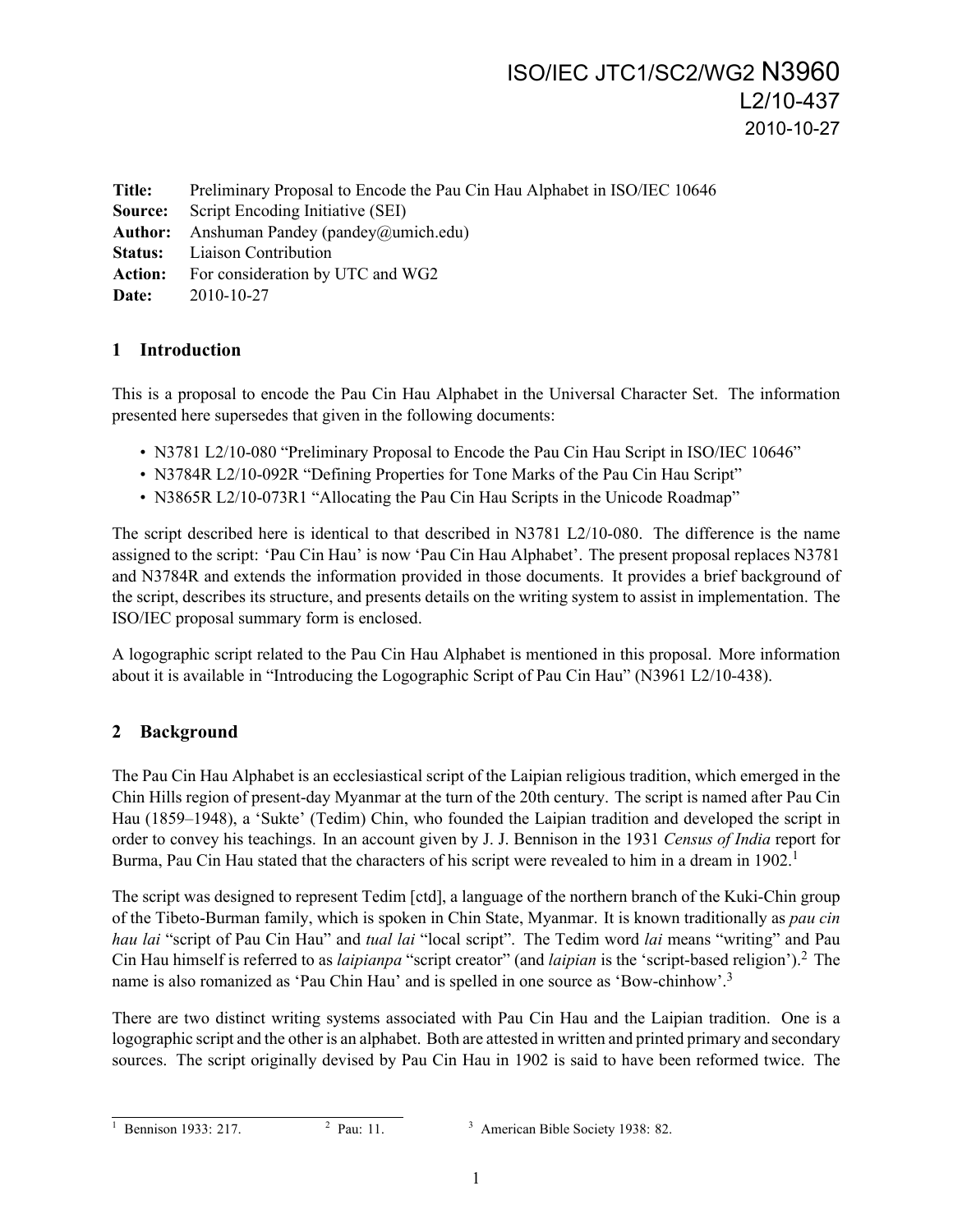logographic script likely represents the first reform. It is said to consist of 1,050 characters, a number that is based on a traditional count of the characters used in a Laipian recitation text (see Figure 6). The final reform took place in 1931, at which time the logographic script was simplified.<sup>4</sup> The result was the 57-character alphabet, which is proposed here for encoding.

The alphabet of Pau Cin Hau was used for writing and printing Laipian and Christian literature. Primers of the script were printed for the purpose of teaching it (see Figure 3). Books of Laipian ritual songs were written and it is believed that some of these were also printed.<sup>5</sup> In 1931, the Baptist and Foreign Bible Society printed the "Sermon on the Mount" from the book of St. Matthew in the 'Kamhow' (now known as Tedim) dialect in the alphabet (see Figure 4). At least one metal font of the alphabet was developed in order to print the materials of the Baptist and Foreign Bible Society. The script charts shown in Figure 2 and Figure 3 appear to be printed using different fonts, but the source of the other font is unknown.

Some proposed characters resemble those found in Burmese, Latin, and other writing systems. These occurrences are coincidental since neither script has a genetic relationship with any other writing system. The similarities in glyph shapes may be a result of the influence of major scripts used in and around Chin State.

The use of the Pau Cin Hau alphabet diminished with the decline of the Laipian tradition and the rise of Christian missionary activity. Baptist missionaries introduced Latin-based scripts for languages of the Chin Hills and in many cases developed the first written forms for these languages. A Latin-based script for Tedim was introduced by Joseph. H. Cope, an American Baptist missionary.<sup>6</sup> This Latin alphabet is the regular script for Tedim and has replaced Pau Cin Hau. Although practice of Laipian and usage of the Pau Cin Hau script have declined, both still survive to an extent. It is reported that both the logo-syllabic and alphabetic systems are still in limited used by the Laipian community.<sup>7</sup> Information on the size of the user community was unavailable to Bennison in 1931;<sup>8</sup> the same is true at present. In addition to the use of the Pau Cin Hau Alphabet by Laipian practioners, the script enjoys scholarly attention, as is evidenced by articles published by members of Chin-speaking communities in several websites.

## **3 Script Details**

## **3.1 Script Name**

The name of the script is 'Pau Cin Hau Alphabet.' A native name is yet to be identified. It is unclear if the Tedim name *pau cin hau lai* refers to the logographic or alphabetic script, or to both. In the preliminary proposal (N3781 L2/10-080), the proposed script was simply called 'Pau Cin Hau'. This name was assigned before research was conducted upon the logographic script. In the document requesting allocations for the script in the Unicode roadmaps (N3865R L2/10-073R1), the names 'Pau Cin Hau A' and 'Pau Cin Hau B' were suggested as temporary names for the alphabetic and logographic scripts, respectively.

The names for the two scripts are based upon functional classifications. The alphabetic script proposed here, which was called 'Pau Cin Hau A', is now aptly named as 'Pau Cin Hau Alphabet'. The script named 'Pau Cin Hau B' has been assigned the tentative name 'Pau Cin Hau Logographs'. Determining suitable names for these scripts has been identified as an issue in Section 5.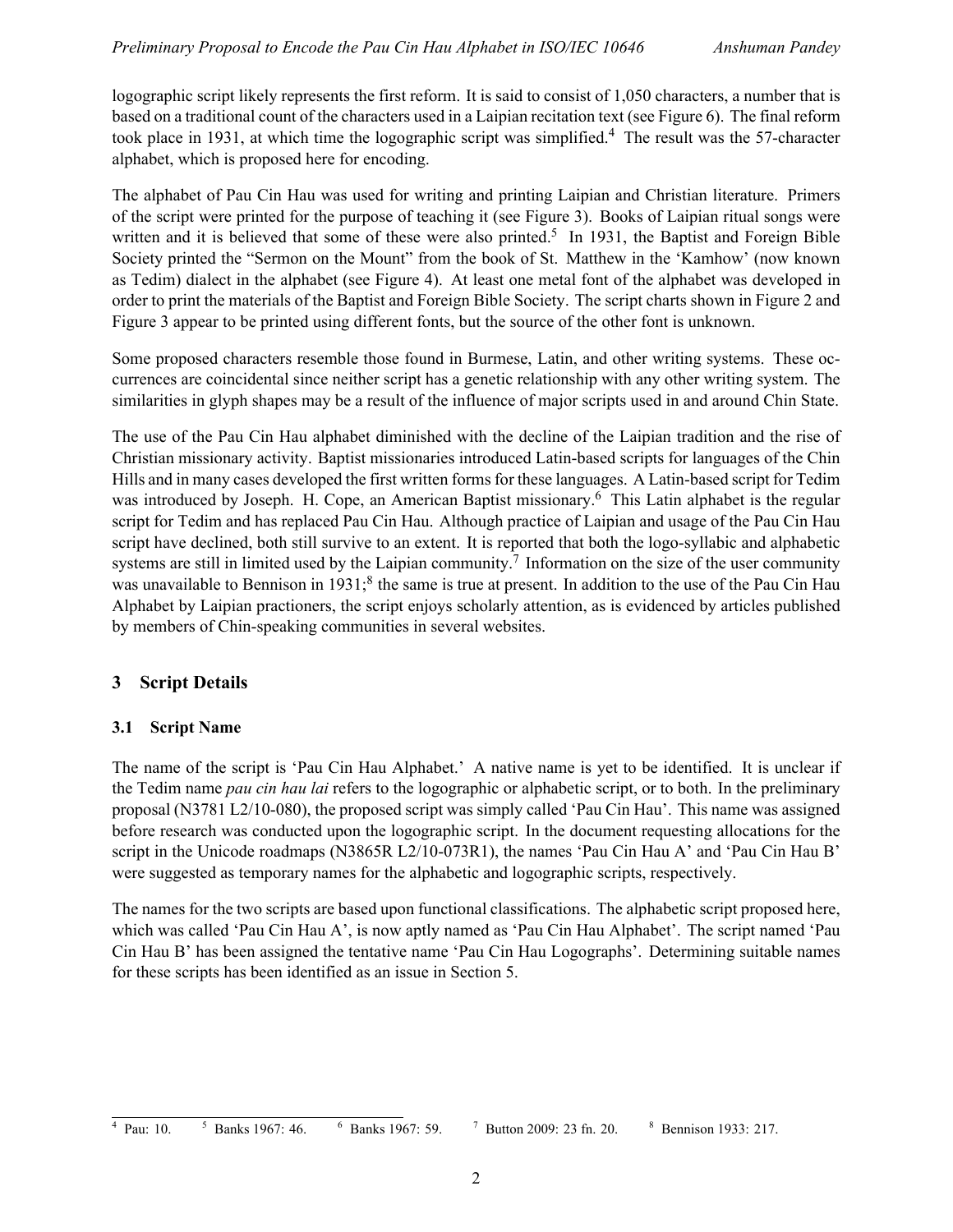## **3.2 Character Repertoire**

The Pau Cin Hau Alphabet has a repertoire of 57 characters, which consists of 21 consonant letters, 7 vowel letters, 9 coda letters, and 20 tone marks. The script is allocated to the Supplementary Multilingual Plane (SMP) at the range U+11840..1187F. A preliminary code chart and nameslist is provided in Figure 1.

## **3.3 Character Glyphs**

The glyphs of the Pau Cin Hau font used in the code chart are based upon forms shown in script charts. The font was designed by the present author. Text typeset in the font is shown in Figure 5.

## **3.4 Character Names**

Characters are named according to those given in the script charts. The only exceptions are the names of  $\gamma$  AA and  $\epsilon$  AAI, which are shown in the charts as 'á' and 'ái', respectively. The doubling of 'A' is a normalization of the acute accent.

The names given in the charts may present some confusion. Names for onset consonant letters are written with an 'A', which suggests an inherent-vowel feature that does not reflect the actual phonological properties of the letters. The naming practice resembles character names found in Brahmi-based scripts, eg. PA, KA, LA, etc., which may be an influence from Burmese or Indic scripts. Additionally, the names for coda consonants are also misleading. Codas in Tedim can be only voiceless, liquid, or nasal consonants.<sup>9</sup> Therefore, names such as  $AB$ ,  $AG$ ,  $AD$  that are given in the charts contradict basic phonological properties of the letters; ie.  $B$ , 'G', and 'D' represent voiced sounds, whose voiceless analogues are 'P', 'K', and 'T'. Also, the use of Latin 'A' in the names of coda consonants suggests an initial vocalic property that does not inhere in the letter. The use of 'A' in the names for coda may be a prosthetic element to assist in pronunciation of these consonants in isolation.

Names for the tone marks have been assigned serially based upon the order in which they appear in the charts. The script was intended for writing languages other than Tedim. However, other northern Chin languages have correlations between tone contour and tone category that differ from Tedim. Therefore, the semantic value of the tone marks is dependent upon the language being represented. A generic approach to the names of tone marks supports the intended broader use of the script. Names for the tone marks based upon the tonal system of Tedim are given in Section 5.

## **4 Writing System**

## **4.1 Structure**

Pau Cin Hau is an alphabetic script that is written from left to right. Consonants, vowels, and tone marks are written as independent characters. The script was designed to represent the Tedim language. The Tedim syllable canon may be described as  $(C_1)V_1(V_2)(C_2)T$ .<sup>10</sup> The presence of consonant letters, such as FA and , that represent phonemes not used in Tedim suggest that the script was also intended for writing other Chin languages, such as Mizo.

The onset  $(C_1)$  is represented by one of the following consonants.<sup>11</sup>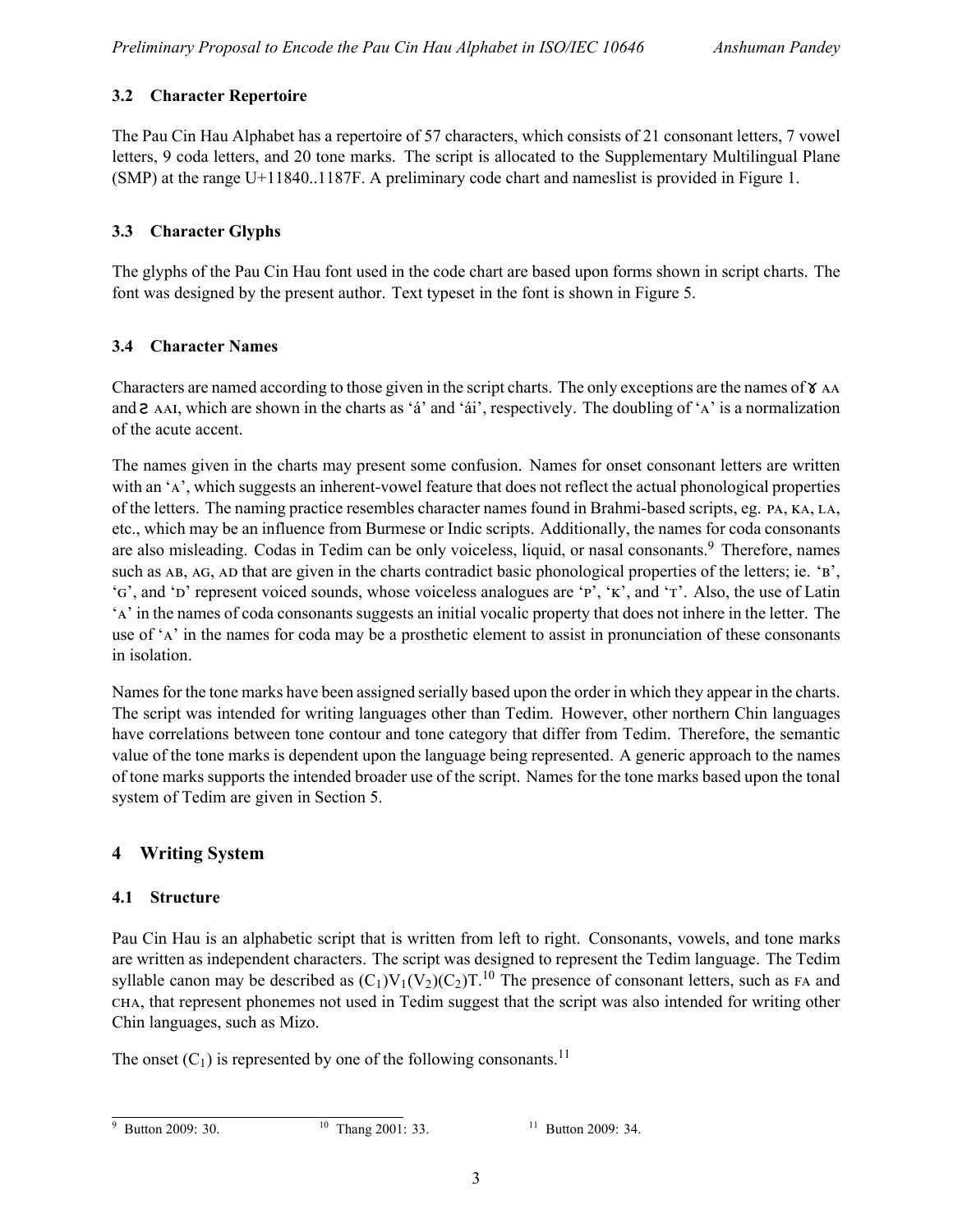#### *Preliminary Proposal to Encode the Pau Cin Hau Alphabet in ISO/IEC 10646 Anshuman Pandey*

| $\bullet$ PA /p/  |  | 2 $NGA / \eta/$       |  | $\mathsf{L}$ TA /t/                |  |
|-------------------|--|-----------------------|--|------------------------------------|--|
| $\odot$ ka /k/    |  | $\lambda$ HA /h/      |  | <b>C</b> $HTA / t^h/$              |  |
| $CLA$ /1/         |  | $\mathsf{r}$ GA /g/   |  | $\mathbb{C}$ NA /n/                |  |
| $\Theta$ MA /m/   |  | $\chi$ XA /x/         |  | <b>Z</b> HPA $/p^h$ /              |  |
| <b>B</b> DA $/d/$ |  | $e$ HSA $\sqrt{s}$    |  | $P$ RA $/r/$                       |  |
| $U$ YA /j/        |  | $\epsilon$ BA /b/     |  | <b>h</b> FA $/f/$                  |  |
| $\Omega$ VA /V/   |  | $M$ TGA $\frac{1}{4}$ |  | $H^{\prime}$ CHA /c <sup>h</sup> / |  |

The nucleus  $(V_1)$  is represented using the following vowels. The letters  $U_A$  and IA are diphthongs,<sup>12</sup> which are coded as  $V_1(V_2)$ .

| $\delta$ AA /a/                        |  | $A \quad \text{AW} \quad /0/$    |  | $\Lambda$ IA /IQ/ |  |
|----------------------------------------|--|----------------------------------|--|-------------------|--|
| $\epsilon$ AAI /e/                     |  | d U $\langle u \rangle$          |  |                   |  |
| $\mathbf{U}$ $\mathbf{I}$ $\mathbf{V}$ |  | $\frac{1}{2}$ UA / $\frac{1}{2}$ |  |                   |  |

The coda  $(C_2)$  is represented using one of the following consonants.<sup>13</sup> The letters AU and AI are glides.<sup>14</sup>

| ا AB $/p/$    |  | $V$ AM /m/            |  | P A U / W /                      |  |
|---------------|--|-----------------------|--|----------------------------------|--|
| $\tau$ ag /k/ |  | $\mathbf{G}$ AN $/n/$ |  | <u>ବ ANG <math>/\eta/</math></u> |  |
| $H$ AD /t/    |  | $\bigcap$ AL /I/      |  | $O \t\t AI \t\t /j$              |  |

The tone (T) is represented using one of the 20 tone marks (see Section 4.2):

|               | PAU CIN HAU TONE MARK-I    |               | PAU CIN HAU TONE MARK-II |
|---------------|----------------------------|---------------|--------------------------|
| ŀ             | PAU CIN HAU TONE MARK-2    |               | PAU CIN HAU TONE MARK-12 |
| I:            | PAU CIN HAU TONE MARK-3    | $\Rightarrow$ | PAU CIN HAU TONE MARK-13 |
| II.           | PAU CIN HAU TONE MARK-4    | $\Rightarrow$ | PAU CIN HAU TONE MARK-14 |
| lŀ            | PAU CIN HAU TONE MARK-5    | L.            | PAU CIN HAU TONE MARK-15 |
| ll:           | PAU CIN HAU TONE MARK-6    | Ŀ.            | PAU CIN HAU TONE MARK-16 |
| $\mathbf{r}$  | PAU CIN HAU TONE MARK-7    | V.            | PAU CIN HAU TONE MARK-17 |
| $\ddot{a}$    | PAU CIN HAU TONE MARK-8    | ᄔ             | PAU CIN HAU TONE MARK-18 |
| $\mathbf{11}$ | PAU CIN HAU TONE MARK-9    | レド            | PAU CIN HAU TONE MARK-19 |
|               | M PAU CIN HAU TONE MARK-IO | Lli           | PAU CIN HAU TONE MARK-20 |

#### **4.2 Tone Marks**

The tone marks reportedly represent the complete tonal system of Tedim. Charts of the script simply show the tone marks arranged in a matrix of six columns and four rows, as shown below, but do not explain the logic behind the arrangement or specify the values of the marks:

|  |  | $\begin{array}{c c c c c c c c c} \hline \textbf{I} & \textbf{I} & \textbf{II} & \textbf{II} & \textbf{II} & \textbf{II} \\\hline \end{array}$ |  |
|--|--|------------------------------------------------------------------------------------------------------------------------------------------------|--|
|  |  | $11 11 11$                                                                                                                                     |  |
|  |  | $\cdot$ : $\Rightarrow$ $\Rightarrow$                                                                                                          |  |
|  |  | نابا نابا نا نا با                                                                                                                             |  |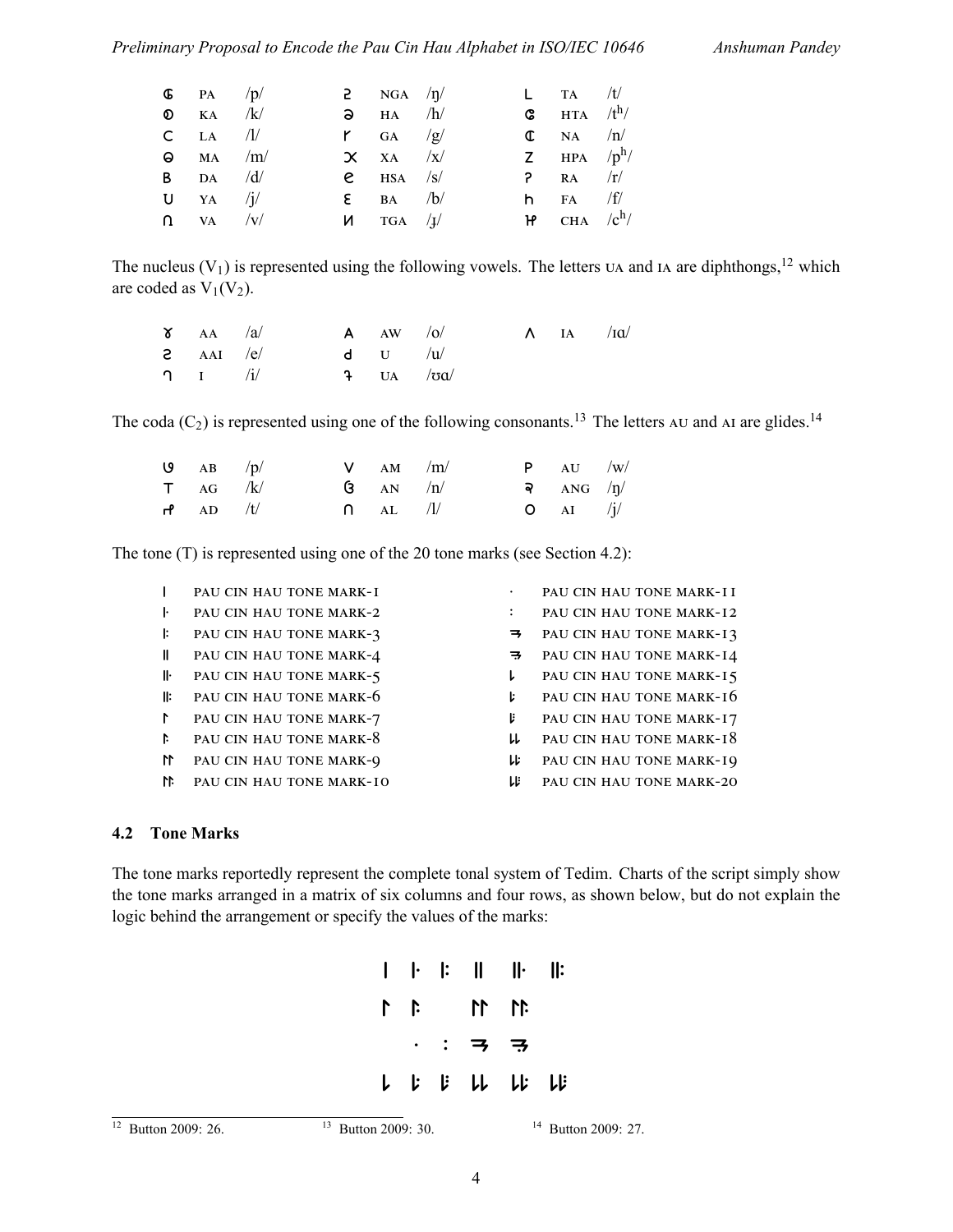Christopher Button, a specialist of northern Chin linguistics, has shed much light upon the properties and arrangement of the tonal signs.<sup>15</sup> He suggested that the signs are used for marking vowel length, tone, and glottal stop and that particular signs are used as punctuation. Thus, the term 'tone mark' does not fully describe the function of the characters.

At the highest level, the arrangement can be divided into two sets of three columns. The first set of three columns contains the 'basic' marks. Each column in the second set corresponds by position to a column in the first set and represents the 'sentence-final' form of the respective 'basic' mark. Not all 'basic' and 'sentence-final' marks have corresponding forms. Of the total 20 'tonal signs', the 15 characters in columns  $(1, 4)$  and  $(2, 5)$  represent tone marks and the 5 characters in  $(3, 6)$  represent glottal stop.

The 15 tone marks may be grouped by column according to their vocalic length and positional features and by row according to tone category as follows:

|                    |                      | <b>BASIC</b>                 |                      | <b>SENTENCE FINAL</b>        |  |  |
|--------------------|----------------------|------------------------------|----------------------|------------------------------|--|--|
|                    | LONG<br><b>VOWEL</b> | <b>SHORT</b><br><b>VOWEL</b> | LONG<br><b>VOWEL</b> | <b>SHORT</b><br><b>VOWEL</b> |  |  |
| <b>TONE II</b>     |                      | ı.                           |                      | Iŀ                           |  |  |
| <b>SANDHI TONE</b> | r                    | ľ.                           | 11                   | 11                           |  |  |
| <b>TONE I</b>      |                      | ٠                            | ц,                   | 7                            |  |  |
| <b>TONE III</b>    |                      | Ŀ                            | IJ                   | LĿ                           |  |  |

Each mark in the 'basic' class has two features: tone (basic or sandhi) and vowel length. Those of the 'sentence-final' possess the same two features, but have a structural property as well. They are contextual variants of the corresponding 'basic' marks. When a 'basic' mark appears at the end of a sentence, it is replaced with its corresponding 'sentence-final' form.

The 5 marks used for indicating glottal stop may be classified as shown below. There are regular and sandhivariant forms. These marks are used for writing codas ending in a glottal stop.

|                       | <b>BASIC</b>                  | <b>SENTENCE FINAL</b>         |
|-----------------------|-------------------------------|-------------------------------|
|                       | <b>GLOTTAL</b><br><b>STOP</b> | <b>GLOTTAL</b><br><b>STOP</b> |
| SANDHI VARIANT        | l:                            | ll:                           |
| SANDHI VARIANT II (?) | ٠                             |                               |
| <b>REGULAR</b>        | l:                            |                               |

The placement of glottal stop marks along with tone marks in the traditional arrangement is peculiar. According to Button, the glottal stop has no actual correlation with tones in Tedim phonology. He states that connected speech allows fluctuations in pronunciation that are functionally matched with the tones orthographically, but with which there is no real phonological association. The regular glottal stop mark  $\mu$  is paired

<sup>15</sup> Button, February 2010, personal correspondence.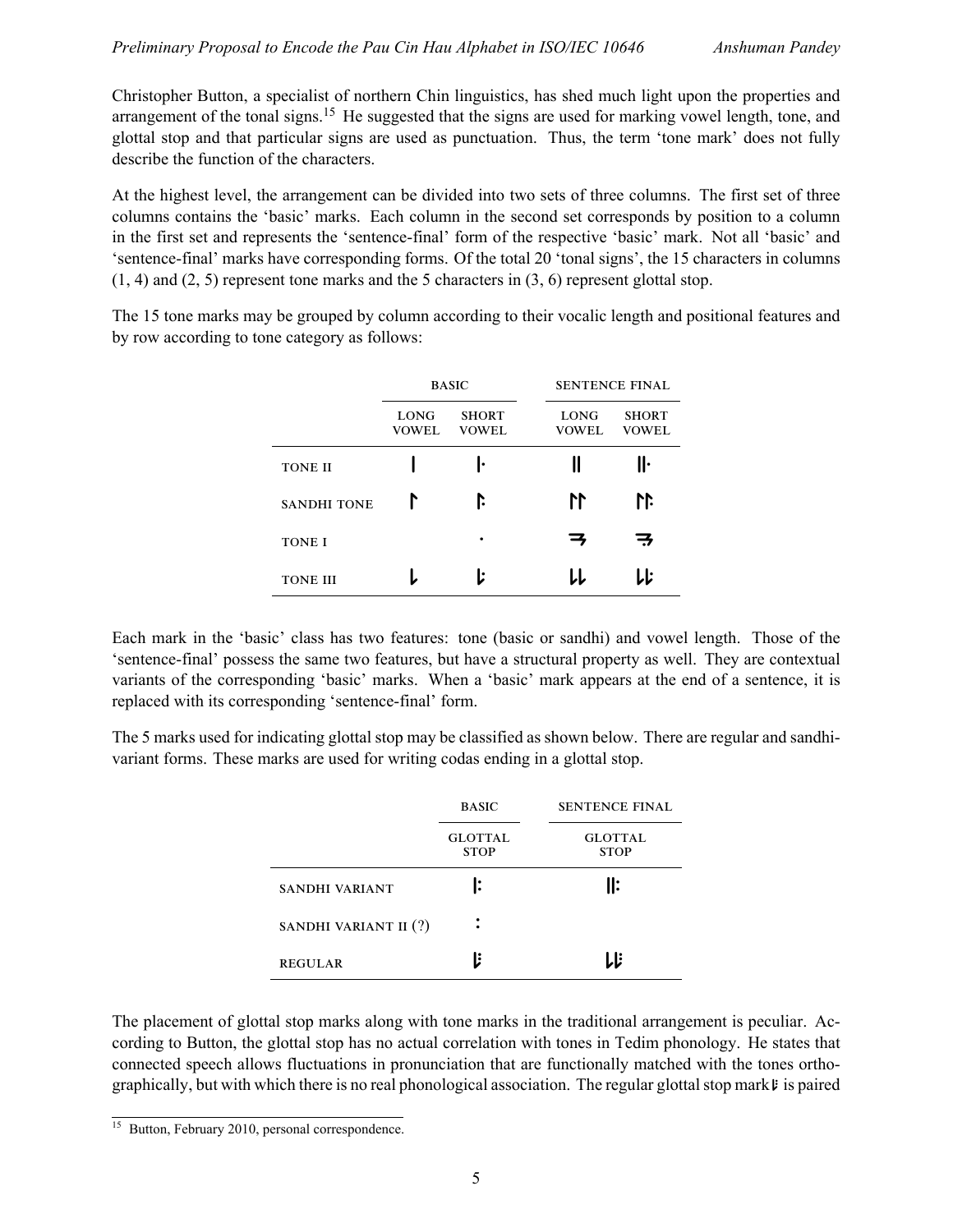with tone  $\mu$  orthographically (row 4 in the traditional arrangement) and the sandhi-variant form  $\mu$ : is paired with tone  $\pi$  orthographically (row 1). The sandhi-variant form : which is orthographically paired with tone (row 3), does not have real representation in Tedim, as there is only one possible sandhi variant of words with glottal stops.

The 'sentence-final' marks are a peculiar innovation. Their glyph shapes hint at their function as punctuation marks. They are written by doubling the elemental shape of the 'basic' mark, eg. → , → , etc. This typology may be influenced by the orthography of Burmese punctuation, in which  $\pm 0.11$   $\pm 104$   $\pm 104$   $\pm 104$   $\pm 104$ SIGN LITTLE SECTION is doubled to produce  $\parallel$  U<sup>+104B</sup> MYANMAR SIGN SECTION. The exceptions to this composition rule are the shapes of marks in the tone I category, for which the 'sentence-final' marks are produced by introducing doubles of graphical elements not found in the 'basic' mark, eg.  $\emptyset \rightarrow \mathbf{\Rightarrow}$  and  $\cdot \rightarrow$ . Alternately, the horizontal doubled lines may represent the absence of an orthographic symbol in nonsentence final position.

While the Pau Cin Hau Alphabet may have been designed for writing Tedim, it appears that the tone-mark repertoire of the script was intended for the comprehensive representation of the northern Chin languages. For example, as mentioned above, not all tone marks have actual representation in Tedim. There is only one possible sandhi variant for the 'basic' glottal stop in the language, but three marks for the 'basic' glottal stop in the script. It is likely that the mark : was included for writing other Chin languages that possess a sandhi variant of glottal stop that is orthographically paired with tone I (row 1).

The contours of the basic tone categories of the northern Chin languages vary by language, as shown below:<sup>16</sup>

|                 | MIZO. | ZAHAU | <b>THADO</b> | ZO. | <b>TEDIM</b> | <b>SIZANG</b> |
|-----------------|-------|-------|--------------|-----|--------------|---------------|
| <b>TONE I</b>   |       |       |              |     |              |               |
| <b>TONE IIA</b> |       |       |              |     |              |               |
| <b>TONE IIB</b> |       |       |              |     |              |               |
| <b>TONE III</b> |       |       |              |     |              |               |

Based upon the differences in the correlation between tone contour and tone category, the semantic value of tone marks in the Pau Cin Hau Alphabet is dependent upon the language being represented.

## **4.3 Digits**

Script-specific digits are unattested in the Pau Cin Hau Alphabet. Latin-based digits are used in the text excerpt shown in Figure 4.

## **4.4 Punctuation**

Sentence boundaries are indicated through the use of certain tone marks. Word boundaries are indicated through spaces. Other script-specific punctuation is unattested. Latin punctuation, such as periods, appear in the text excerpt in Figure 4.

 $16$  Adapted from Button (2009: 37).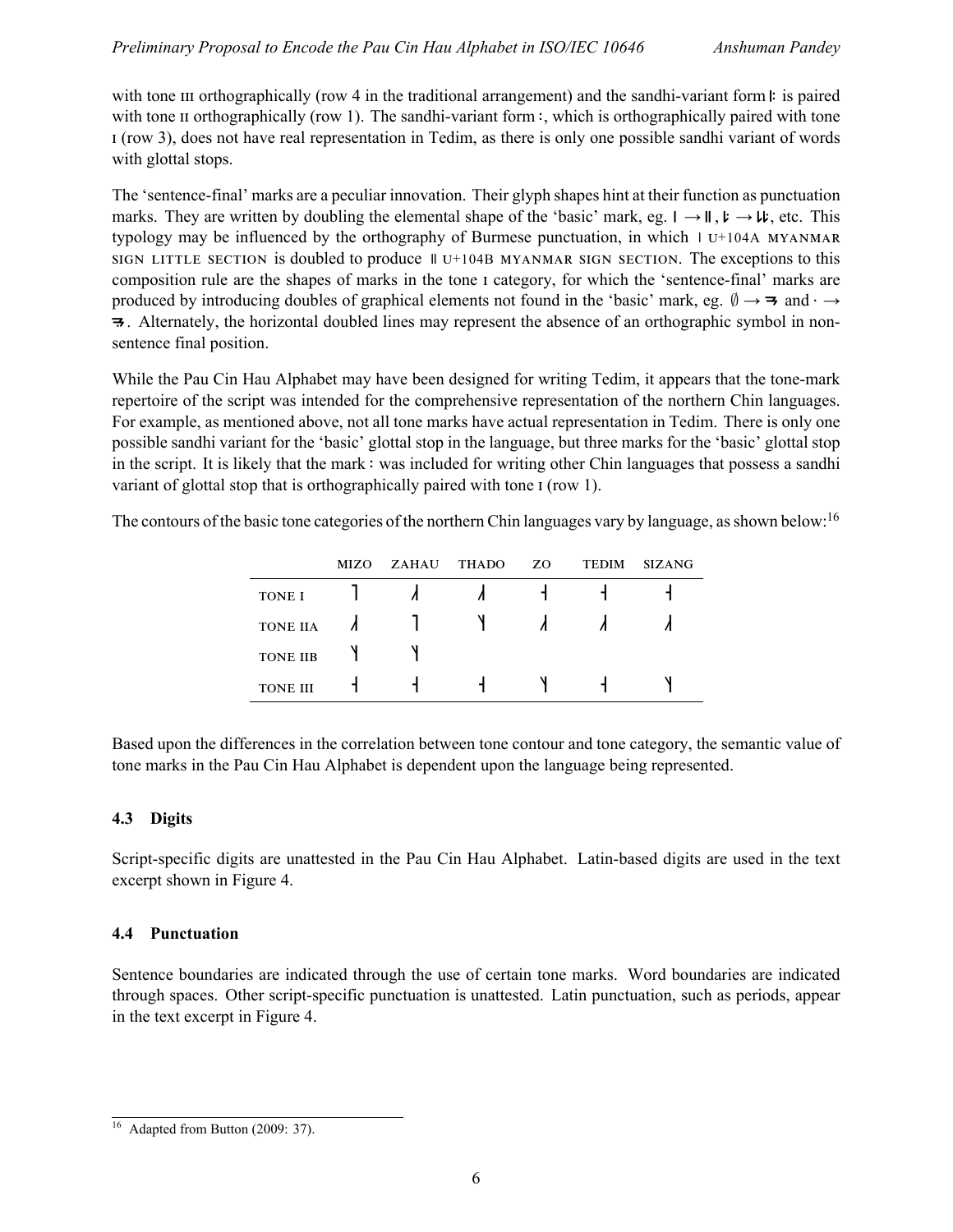#### **4.5 Collation**

The sort order for the script is being determined. See Section 5.

#### **4.6 Line Breaking**

Tone marks: No breaking may occur between a tone mark and the character that precedes it. All tone marks have the linebreaking property 'AL'.

#### **4.7 Character Properties**

Properties for characters of the Pau Cin Hau Alphabet in the Unicode Character Database format:

```
11840; PAU CIN HAU LETTER PA; Lo; 0; L;;;;;N;;;;;;
11841; PAU CIN HAU LETTER KA; Lo; 0; L;;;;;;N;;;;;
11842; PAU CIN HAU LETTER LA; Lo; 0; L;;;;;;N;;;;;
11843; PAU CIN HAU LETTER MA; Lo; 0; L;;;;;; N;;;;;
11844;PAU CIN HAU LETTER DA;Lo;0;L;;;;;N;;;;;
11845; PAU CIN HAU LETTER YA; Lo; 0;L;;;;;;N;;;;;
11846;PAU CIN HAU LETTER VA;Lo;0;L;;;;;N;;;;;
11847; PAU CIN HAU LETTER NGA; Lo; 0; L;;;;; N;;;;;;
11848;PAU CIN HAU LETTER HA;Lo;0;L;;;;;N;;;;;;
11849; PAU CIN HAU LETTER GA; Lo; 0; L; ;;;; N;;;;;1184A; PAU CIN HAU LETTER XA; Lo; 0; L;;;;; N;;;;;;
1184B;PAU CIN HAU LETTER HSA;Lo;0;L;;;;;N;;;;;;
1184C; PAU CIN HAU LETTER BA; Lo; 0; L;;;;;;N;;;;;
1184D; PAU CIN HAU LETTER TGA; Lo; 0;L;j;j;N;j;j;1184E;PAU CIN HAU LETTER TA;Lo;0;L;;;;;N;;;;;
1184F;PAU CIN HAU LETTER HTA;Lo;0;L;;;;;;N;;;;;
11850; PAU CIN HAU LETTER NA; Lo; 0; L;;;;;;N;;;;;
11851; PAU CIN HAU LETTER HPA; Lo; 0; L;;;;; N;;;;;;
11852; PAU CIN HAU LETTER RA; Lo; 0; L;;;;; N;;;;;;
11853;PAU CIN HAU LETTER FA;Lo;0;L;;;;;N;;;;;
11854; PAU CIN HAU LETTER CHA; Lo; 0; L;;;;; N;;;;;;
11855; PAU CIN HAU LETTER AA; Lo; 0;L;;;;;N;;;;;
11856; PAU CIN HAU LETTER AAI; Lo; 0; L;;;;; N;;;;;;
11857; PAU CIN HAU LETTER I;Lo;0;L;;;;;N;;;;;11858;PAU CIN HAU LETTER AW;Lo;0;L;;;;;N;;;;;
11859; PAU CIN HAU LETTER U; Lo; 0; L;;;;; N;;;;;;
1185A; PAU CIN HAU LETTER UA; Lo; 0;L;j;j;N;j;j;1185B; PAU CIN HAU LETTER IA; Lo; 0;L;;;;;;N;;;;;
1185C; PAU CIN HAU LETTER AB; Lo; 0;L;;;;;;N;;;;;
1185D; PAU CIN HAU LETTER AG; Lo; 0; L;;;;;;N;;;;;
1185E; PAU CIN HAU LETTER AD; Lo; 0; L;;;;;;N;;;;;
1185F; PAU CIN HAU LETTER AM; Lo; 0; L;;;;; N;;;;;;
11860;PAU CIN HAU LETTER AN;Lo;0;L;;;;;N;;;;;
11861; PAU CIN HAU LETTER AL; Lo; 0;L;;;;;;N;;;;;
11862; PAU CIN HAU LETTER AU; Lo; 0;L;;;;;N;;;;;
11863; PAU CIN HAU LETTER ANG; Lo; 0; L;;;;;;N;;;;;
11864; PAU CIN HAU LETTER AI; Lo; 0; L;;;;; N;;;;;;
11865; PAU CIN HAU TONE MARK-1; Lo; 0;L;;;;;N;;;;;
11866; PAU CIN HAU TONE MARK-2; Lo; 0; L;;;;;;N;;;;;
11867; PAU CIN HAU TONE MARK-3; Lo; 0;L;j;j;N;j;j;11868; PAU CIN HAU TONE MARK-4; Lo; 0;L;;;;;N;;;;;
11869;PAU CIN HAU TONE MARK-5;Lo;0;L;;;;;N;;;;;;
1186A;PAU CIN HAU TONE MARK-6;Lo;0;L;;;;;N;;;;;
1186B; PAU CIN HAU TONE MARK-7; Lo; 0; L;;;;;; N;;;;;
1186C;PAU CIN HAU TONE MARK-8;Lo;0;L;;;;;N;;;;;;
```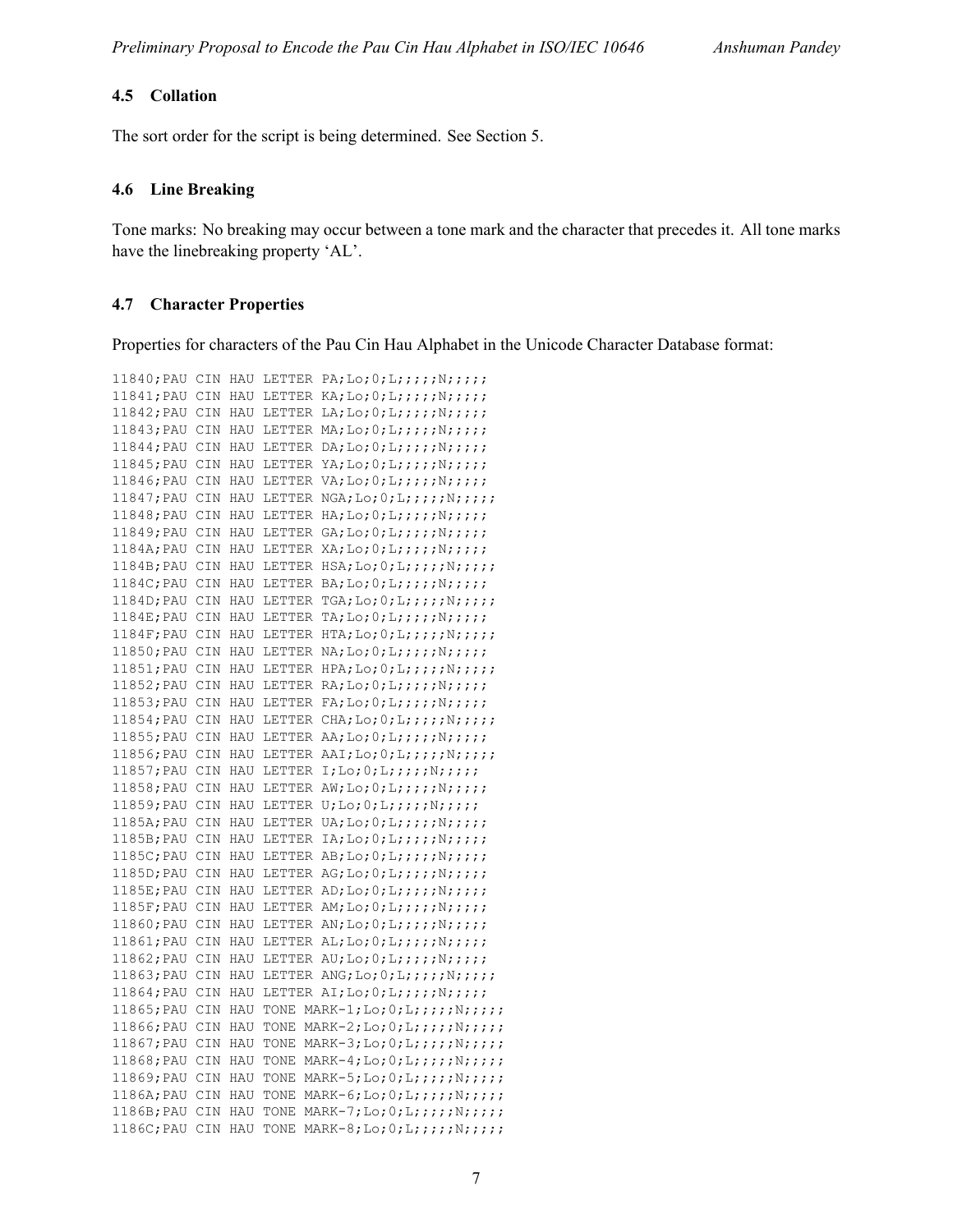```
1186D;PAU CIN HAU TONE MARK-9;Lo;0;L;;;;;N;;;;;
1186E;PAU CIN HAU TONE MARK-10;Lo;0;L;;;;;N;;;;;
1186F;PAU CIN HAU TONE MARK-11;Lo;0;L;;;;;N;;;;;
11870;PAU CIN HAU TONE MARK-12;Lo;0;L;;;;;N;;;;;
11871; PAU CIN HAU TONE MARK-13; Lo; 0;L;;;;;;N;;;;;
11872; PAU CIN HAU TONE MARK-14; Lo; 0;L;;;;;N;;;;;
11873;PAU CIN HAU TONE MARK-15;Lo;0;L;;;;;N;;;;;
11874; PAU CIN HAU TONE MARK-16; Lo; 0;L;j;j;N;j;j;11875; PAU CIN HAU TONE MARK-17; Lo; 0; L;;;;;; N;;;;;
11876; PAU CIN HAU TONE MARK-18; Lo; 0;L;;;;;N;;;;;
11877; PAU CIN HAU TONE MARK-19; Lo; 0;L;;;;;;N;;;;;
11878; PAU CIN HAU TONE MARK-20; Lo; 0;L;j;j;N;j;j;
```
#### **4.8 Confusables**

Several Pau Cin Hau characters are 'confusable' with those of Latin:

```
PAU CIN HAU LETTER LA ; 0043 LATIN CAPITAL LETTER C
PAU CIN HAU LETTER DA ; 0042 LATIN CAPITAL LETTER B
PAU CIN HAU LETTER YA ; 0055 LATIN CAPITAL LETTER U
PAU CIN HAU LETTER TA ; 004C LATIN CAPITAL LETTER L
PAU CIN HAU LETTER HPA ; 005A LATIN CAPITAL LETTER Z
PAU CIN HAU LETTER AW ; 0041 LATIN CAPITAL LETTER A
PAU CIN HAU LETTER AG ; 0054 LATIN CAPITAL LETTER T
PAU CIN HAU LETTER AM ; 0056 LATIN CAPITAL LETTER V
PAU CIN HAU LETTER AI ; 004F LATIN CAPITAL LETTER O
PAU CIN HAU TONE MARK-11 ; 00B7 MIDDLE DOT
PAU CIN HAU TONE MARK-12 ; 003A COLON
```
Other 'confusable' glyphs resemble those of the Myanmar script:

```
PAU CIN HAU LETTER KA ; 1005 MYANMAR LETTER CA
PAU CIN HAU LETTER LA ; 1004 MYANMAR LETTER NGA
PAU CIN HAU LETTER MA ; 1013 MYANMAR LETTER DHA
PAU CIN HAU LETTER HA ; 1001 MYANMAR LETTER KHA
PAU CIN HAU LETTER HSA ; 1054 MYANMAR LETTER VOCALIC L
PAU CIN HAU LETTER HTA ; 1027 MYANMAR LETTER E
PAU CIN HAU LETTER AB ; 1016 MYANMAR LETTER PHA
PAU CIN HAU LETTER AI ; 101D MYANMAR LETTER WA
PAU CIN HAU TONE MARK-1 ; 104A MYANMAR SIGN LITTLE SECTION
PAU CIN HAU TONE MARK-4 ; 104B MYANMAR SIGN SECTION
```
#### **5 Outstanding Issues**

**Script Name** The indigenous names for the two scripts have not yet been identified. Names have been assigned based upon the structure of the writing systems: 'Pau Cin Hau Alphabet' and 'Pau Cin Hau Logographs'. Are such names acceptable? Are there better alternatives?

**Collation** What is the preferred collation order for the script? Is the encoding order suitable as the sort order? Should collation follow that of the Latin-based script for Tedim?

**Names for Tone Marks** The value of tone marks is language dependent (see Section 4.2). For this reason, generic names have been assigned. Alternate names based upon the Tedim tonal system are given below. Are such generic names preferred to Tedim-specifc names: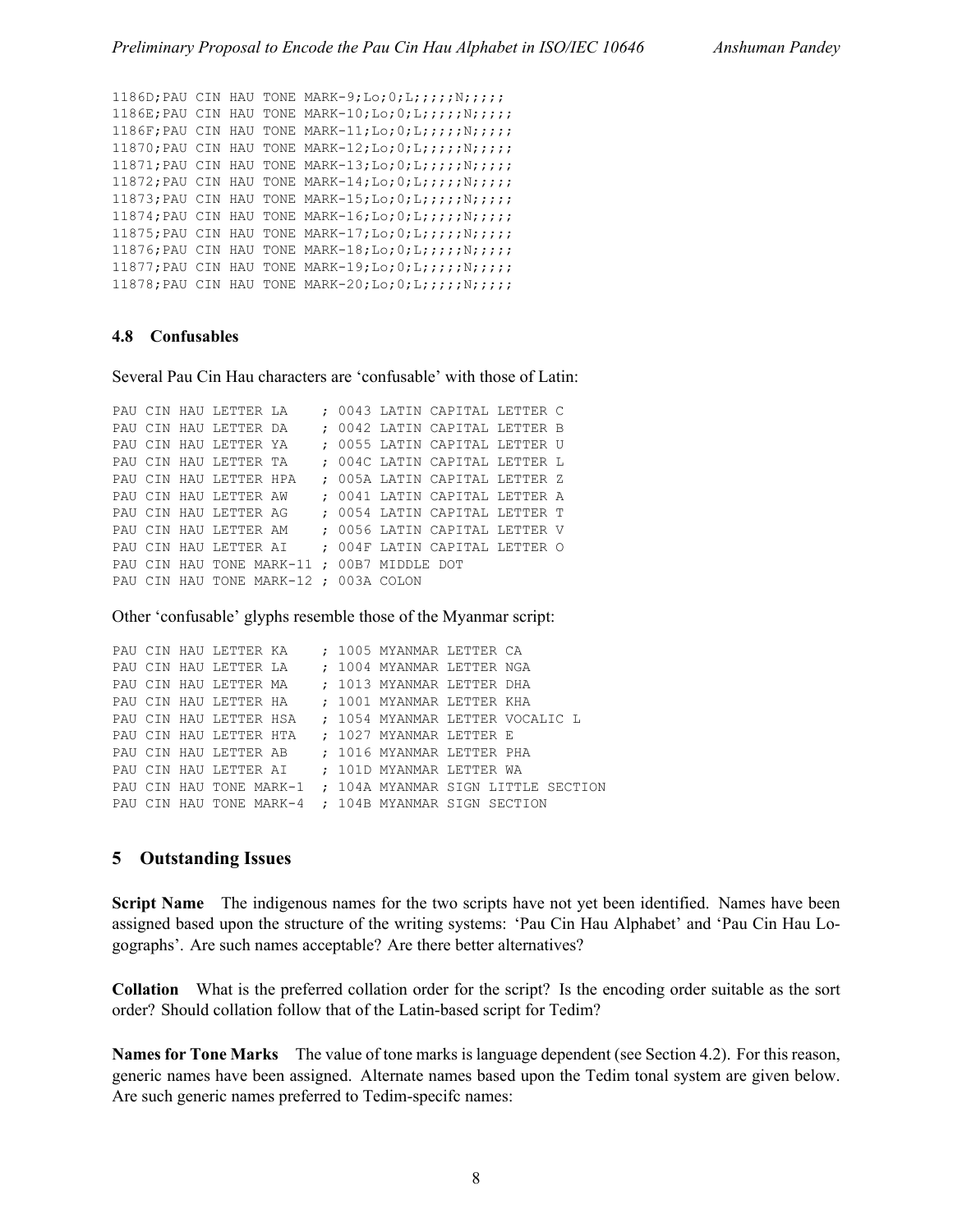- | PAU CIN HAU TONE-2 LONG
- **FEAU CIN HAU TONE-2 SHORT**
- : PAU CIN HAU TONE-2 GLOTTAL STOP
- **II** PAU CIN HAU TONE-2 LONG FINAL
- **II.** PAU CIN HAU TONE-2 SHORT FINAL
- **II:** PAU CIN HAU TONE-2 GLOTTAL STOP FINAL
- PAU CIN HAU SANDHI TONE LONG
- PAU CIN HAU SANDHI TONE SHORT
- M PAU CIN HAU SANDHI TONE LONG FINAL
- T PAU CIN HAU SANDHI TONE SHORT FINAL
- PAU CIN HAU TONE-I SHORT
- : PAU CIN HAU TONE-I GLOTTAL STOP
- **3** PAU CIN HAU TONE-I LONG FINAL
- **3** PAU CIN HAU TONE-I GLOTTAL STOP FINAL
- **L** PAU CIN HAU TONE-3 LONG
- **2** PAU CIN HAU TONE-3 SHORT
- **FAU CIN HAU TONE-3 GLOTTAL STOP**
- **W** PAU CIN HAU TONE-3 LONG FINAL
- W PAU CIN HAU TONE-3 SHORT FINAL
- **W** PAU CIN HAU TONE-3 GLOTTAL STOP FINAL

#### **6 References**

- American Bible Society. 1938. *The Book of a Thousand Tongues: Being Some Account of the Translation and Publication of All or Part of The Holy Scriptures Into More Than a Thousand Languages and Dialects With Over 1100 Examples from the Text*. Edited by Eric M. North. New York and London: Harper & Brothers.
- Banks, E. Pendleton. 1967. "Pau Cin Hau: A Case of Religious Innovation among the Northern Chin." In *American Historical Anthropology: Essays in Honor of Leslie Spier*. London and Amsterdam: Southern Illinois University Press.
- Bennison, J. J. 1933. "The Pau Cin Hau Movement in the Chin Hills." *Census of India, 1931*, vol. XI, Burma, pt. 1, ch. XI. pp. 217–218.
- Button, Christopher T. J. 2009. "A Reconstruction of Proto Northern Chin in Old Burmese and Old Chinese Perspective". Ph.D. dissertation. School of Oriental and African Studies, University of London. http: //victoria.linguistlist.org/~lapolla/downloads/Button-Proto-Northern-Chin.pdf
- Go, Khup Za. 2008. *Zo Chronicles: A Documentary Study of History and Culture of the Kuki-Chin-Lushai Tribe*. New Delhi: Mittal Publications.
- Pandey, Anshuman. 2010a. "Preliminary Proposal to Encode the Pau Cin Hau Script in ISO/IEC 10646" (N3781 L2/10-080), February 28, 2010. http://std.dkuug.dk/JTC1/SC2/WG2/docs/n3781.pdf
	- ———. 2010b. "Defining Properties for Tone Marks of the Pau Cin Hau Script" (N3784R L2/10-092R), May 22, 2010. http://std.dkuug.dk/JTC1/SC2/WG2/docs/n3784.pdf
	- ———. 2010c. "Allocating the Pau Cin Hau Scripts in the Unicode Roadmap" (N3865R L2/10-073R1), July 26, 2010. http://std.dkuug.dk/JTC1/SC2/WG2/docs/n3865.pdf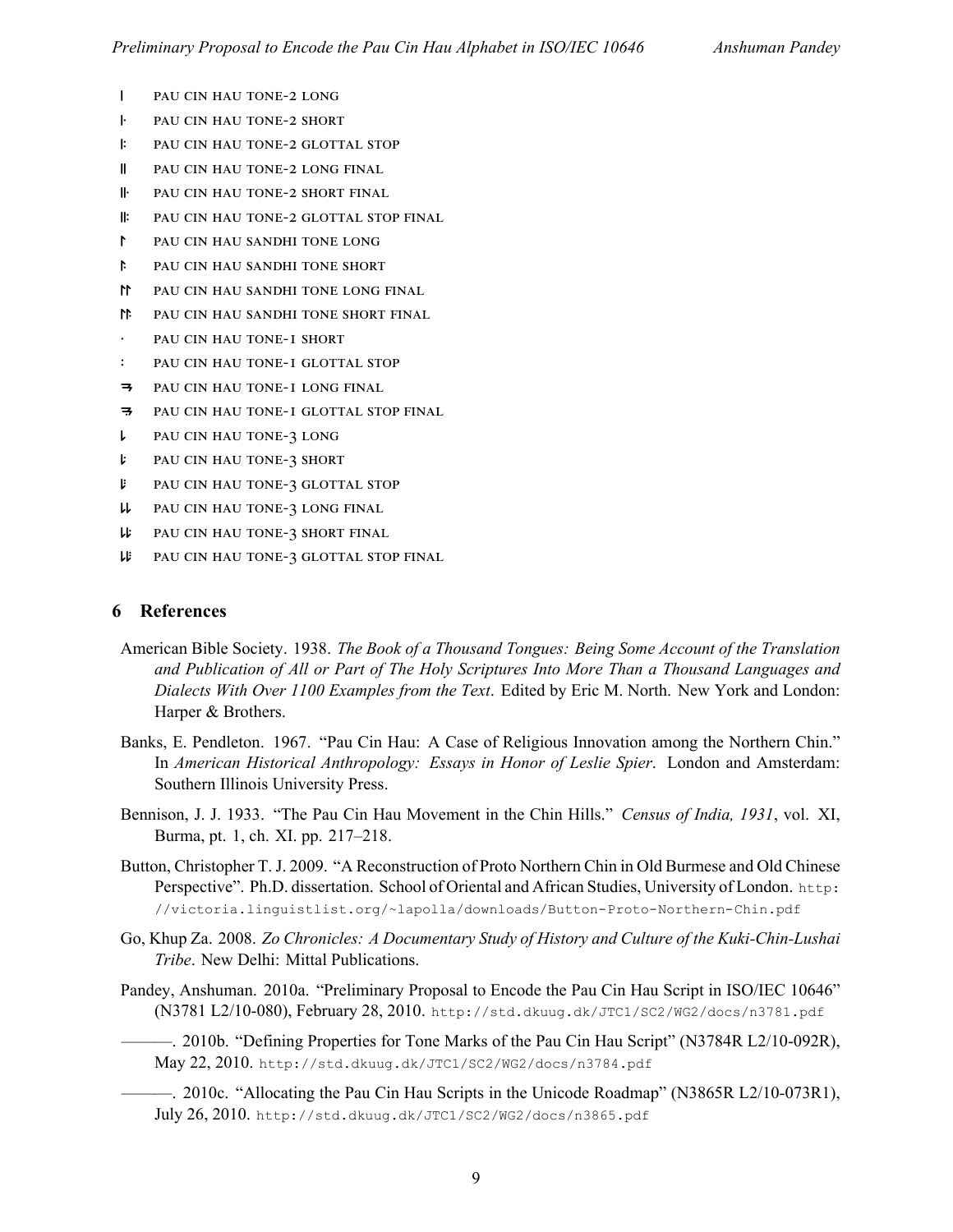———. 2010d. "Introducing the Logographic Script of Pau Cin Hau" (N3961 L2/10-438), October 27, 2010. http://std.dkuug.dk/JTC1/SC2/WG2/docs/n3961.pdf

- Pau, Pum Khan. "Religious conversions reconsidered: Christian missions and indigenous movement among the Zo people in colonial Chin Hills." http://www.scribd.com/doc/25568052/Religious-Conversion-Reconsidered
- "Pu Pau Cin Hau Lai." Zomi Online Library, Item #200, http://zomilibrary.com/main/items/show/ 200
- Thang, Khoi Lam. 2001. "A Phonological Reconstruction of Proto-Chin". M.A. thesis. Payap University, Chiang Mai, Thailand. http://ic.payap.ac.th/graduate/linguistics/theses/Khoi Lam Thang Thesis.pdf

## **7 Acknowledgments**

I am indebted to Christopher Button for his willingness to share his knowledge of the northern Chin language family. My understanding of the Pau Cin Hau tone marks owes a great deal to his observations and analysis of the correspondences between the tone marks and tone system of Tedim. He patiently answered my questions and overlooked my ignorance of Chin linguistics. I also thank him for providing me with materials written in the Pau Cin Hau logographic script.

This project was made possible in part by a grant from the United States National Endowment for the Humanities, which funded the Universal Scripts Project (part of the Script Encoding Initiative at the University of California, Berkeley). Any views, findings, conclusions or recommendations expressed in this publication do not necessarily reflect those of the National Endowment of the Humanities.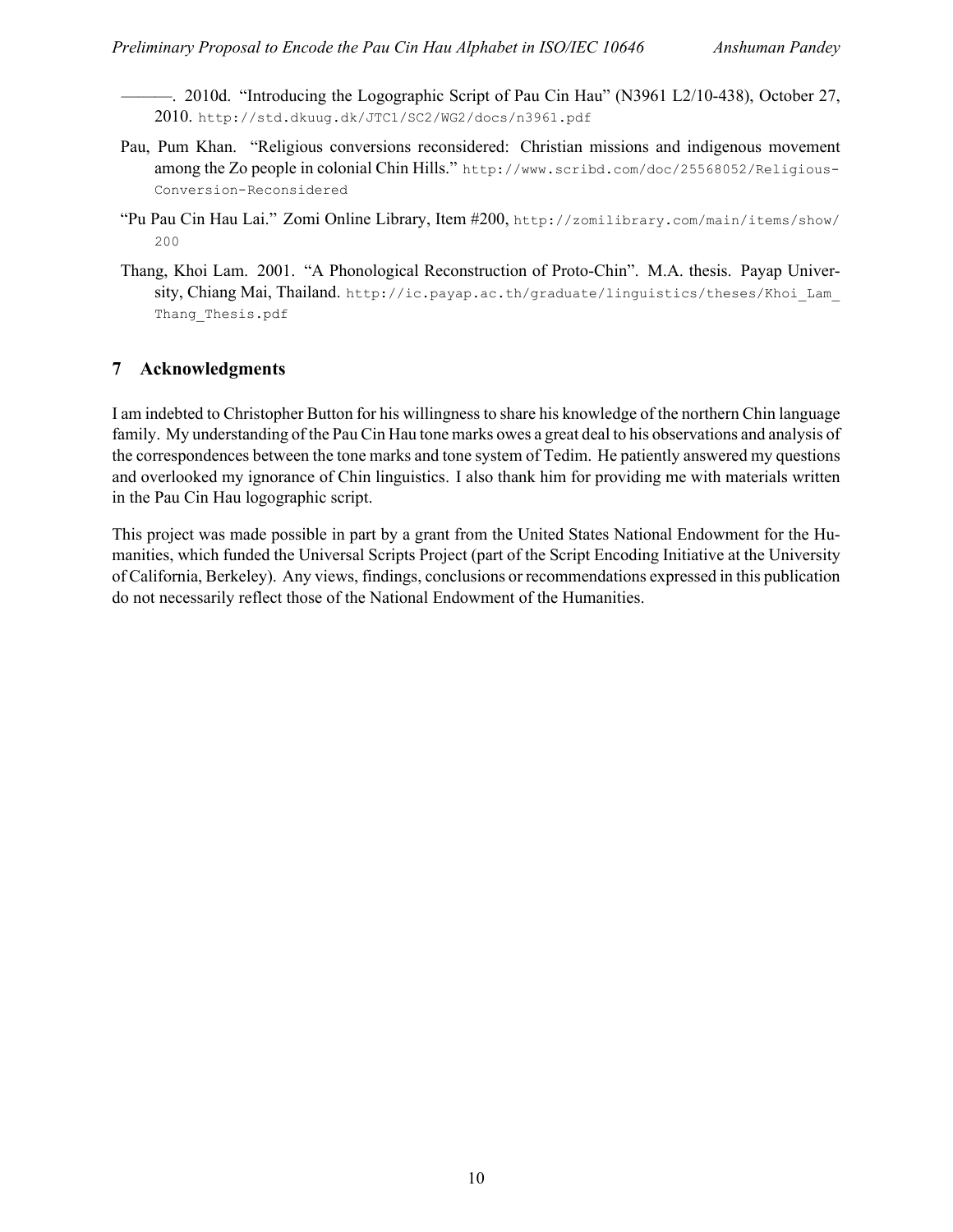|                |                     | 1184 1185 1186                 |                     | 1187                |
|----------------|---------------------|--------------------------------|---------------------|---------------------|
| 0              | Œ                   | Œ                              | ઉ                   |                     |
| 1              | 11840<br>Ø<br>11841 | 11850<br>Z<br>11851            | 11860<br>7          | 11870<br>子<br>11871 |
| $\overline{c}$ | С<br>11842          | P<br>11852                     | 11861<br>P<br>11862 | 子<br>11872          |
| 3              | Q<br>11843          | h<br>11853                     | Q<br>11863          | L<br>11873          |
| 4              | Β<br>11844          | ዦ<br>11854                     | ∩<br>11864          | ŀ<br>11874          |
| 5              | U<br>11845          | $\boldsymbol{\delta}$<br>11855 | 11865               | ľ<br>11875          |
| 6              | Ո<br>11846          | 5<br>11856                     | ŀ<br>11866          | レレ<br>11876         |
| 7              | 2<br>11847          | 11857                          | I:<br>11867         | レド<br>11877         |
| 8              | 11848               | 11858                          | 11868               | しじ<br>11878         |
| 9              | r<br>11849          | d<br>11859                     | II۰<br>11869        |                     |
| A              | 1184A               | 1185A                          | ll:<br>1186A        |                     |
| $\overline{B}$ | S<br>1184B          | Λ<br>1185B                     | Г<br>1186B          |                     |
| $\overline{c}$ | ع<br>1184C          | ပ<br>1185C                     | ļ.<br>1186C         |                     |
| D              | И<br>1184D          | 1185D                          | M<br>1186D          |                     |
| E              | 1184E               | ்<br>1185E                     | 11<br>1186E         |                     |
| F              | ငွ                  |                                |                     |                     |

1184F 1185F 1186F

| Consonants<br>11840<br><b>G</b><br>PAU CIN HAU LETTER PA<br>11841<br>စ<br>PAU CIN HAU LETTER KA<br>11842<br>C<br>PAU CIN HAU LETTER LA<br>11843<br>Θ<br>PAU CIN HAU LETTER MA<br>11844<br>В<br>PAU CIN HAU LETTER DA<br>11845<br>U<br>PAU CIN HAU LETTER YA<br>11846<br>PAU CIN HAU LETTER VA<br>n<br>11847<br>5<br>PAU CIN HAU LETTER NGA<br>11848<br>э<br>PAU CIN HAU LETTER HA<br>11849<br>r<br>PAU CIN HAU LETTER GA<br>1184A<br>$\boldsymbol{\mathsf{x}}$<br>PAU CIN HAU LETTER XA<br>1184B<br>e<br>PAU CIN HAU LETTER HSA<br>1184C<br>٤<br>PAU CIN HAU LETTER BA<br>1184D<br>и<br>PAU CIN HAU LETTER TGA<br>1184E<br>L<br>PAU CIN HAU LETTER TA<br>1184F<br>C<br>PAU CIN HAU LETTER HTA<br>11850<br>¢<br>PAU CIN HAU LETTER NA<br>11851<br>PAU CIN HAU LETTER HPA<br>z<br>2<br>11852<br>PAU CIN HAU LETTER RA<br>11853<br>PAU CIN HAU LETTER FA<br>h<br>11854<br>PAU CIN HAU LETTER CHA<br>۲Ρ<br>Vowels<br>11855<br>៵<br>PAU CIN HAU LETTER AA<br>11856<br>s<br>PAU CIN HAU LETTER AAI<br>11857<br>ባ<br>PAU CIN HAU LETTER I<br>11858<br>PAU CIN HAU LETTER AW<br>A<br>11859<br>d<br>PAU CIN HAU LETTER U<br>1185A<br>t<br>PAU CIN HAU LETTER UA<br>1185B<br>٨<br>PAU CIN HAU LETTER IA<br><b>Final consonants</b><br>1185C<br>७<br>PAU CIN HAU LETTER AB<br>1185D<br>т<br>PAU CIN HAU LETTER AG<br>1185E<br>PAU CIN HAU LETTER AD<br>ҥ<br>1185F<br>PAU CIN HAU LETTER AM<br>v<br>11860<br>ઉ<br>PAU CIN HAU LETTER AN<br>11861<br>N<br>PAU CIN HAU LETTER AL<br>11862<br>PAU CIN HAU LETTER AU<br>P<br>11863<br>ఫె<br>PAU CIN HAU LETTER ANG<br>11864<br>o<br>PAU CIN HAU LETTER AI<br>Tone marks<br>11865<br>I<br>PAU CIN HAU TONE MARK-1<br>11866<br>PAU CIN HAU TONE MARK-2<br>ŀ<br>11867<br>PAU CIN HAU TONE MARK-3<br>ŀ<br>11868<br>PAU CIN HAU TONE MARK-4<br>II<br>11869<br>PAU CIN HAU TONE MARK-5<br>Iŀ<br>PAU CIN HAU TONE MARK-6<br>1186A<br>ll:<br>PAU CIN HAU TONE MARK-7<br>1186B<br>r |  |  |
|------------------------------------------------------------------------------------------------------------------------------------------------------------------------------------------------------------------------------------------------------------------------------------------------------------------------------------------------------------------------------------------------------------------------------------------------------------------------------------------------------------------------------------------------------------------------------------------------------------------------------------------------------------------------------------------------------------------------------------------------------------------------------------------------------------------------------------------------------------------------------------------------------------------------------------------------------------------------------------------------------------------------------------------------------------------------------------------------------------------------------------------------------------------------------------------------------------------------------------------------------------------------------------------------------------------------------------------------------------------------------------------------------------------------------------------------------------------------------------------------------------------------------------------------------------------------------------------------------------------------------------------------------------------------------------------------------------------------------------------------------------------------------------------------------------------------------------------------------------------------------------------------------------|--|--|
|                                                                                                                                                                                                                                                                                                                                                                                                                                                                                                                                                                                                                                                                                                                                                                                                                                                                                                                                                                                                                                                                                                                                                                                                                                                                                                                                                                                                                                                                                                                                                                                                                                                                                                                                                                                                                                                                                                            |  |  |
|                                                                                                                                                                                                                                                                                                                                                                                                                                                                                                                                                                                                                                                                                                                                                                                                                                                                                                                                                                                                                                                                                                                                                                                                                                                                                                                                                                                                                                                                                                                                                                                                                                                                                                                                                                                                                                                                                                            |  |  |
|                                                                                                                                                                                                                                                                                                                                                                                                                                                                                                                                                                                                                                                                                                                                                                                                                                                                                                                                                                                                                                                                                                                                                                                                                                                                                                                                                                                                                                                                                                                                                                                                                                                                                                                                                                                                                                                                                                            |  |  |
|                                                                                                                                                                                                                                                                                                                                                                                                                                                                                                                                                                                                                                                                                                                                                                                                                                                                                                                                                                                                                                                                                                                                                                                                                                                                                                                                                                                                                                                                                                                                                                                                                                                                                                                                                                                                                                                                                                            |  |  |
|                                                                                                                                                                                                                                                                                                                                                                                                                                                                                                                                                                                                                                                                                                                                                                                                                                                                                                                                                                                                                                                                                                                                                                                                                                                                                                                                                                                                                                                                                                                                                                                                                                                                                                                                                                                                                                                                                                            |  |  |
|                                                                                                                                                                                                                                                                                                                                                                                                                                                                                                                                                                                                                                                                                                                                                                                                                                                                                                                                                                                                                                                                                                                                                                                                                                                                                                                                                                                                                                                                                                                                                                                                                                                                                                                                                                                                                                                                                                            |  |  |
|                                                                                                                                                                                                                                                                                                                                                                                                                                                                                                                                                                                                                                                                                                                                                                                                                                                                                                                                                                                                                                                                                                                                                                                                                                                                                                                                                                                                                                                                                                                                                                                                                                                                                                                                                                                                                                                                                                            |  |  |
|                                                                                                                                                                                                                                                                                                                                                                                                                                                                                                                                                                                                                                                                                                                                                                                                                                                                                                                                                                                                                                                                                                                                                                                                                                                                                                                                                                                                                                                                                                                                                                                                                                                                                                                                                                                                                                                                                                            |  |  |
|                                                                                                                                                                                                                                                                                                                                                                                                                                                                                                                                                                                                                                                                                                                                                                                                                                                                                                                                                                                                                                                                                                                                                                                                                                                                                                                                                                                                                                                                                                                                                                                                                                                                                                                                                                                                                                                                                                            |  |  |
|                                                                                                                                                                                                                                                                                                                                                                                                                                                                                                                                                                                                                                                                                                                                                                                                                                                                                                                                                                                                                                                                                                                                                                                                                                                                                                                                                                                                                                                                                                                                                                                                                                                                                                                                                                                                                                                                                                            |  |  |
|                                                                                                                                                                                                                                                                                                                                                                                                                                                                                                                                                                                                                                                                                                                                                                                                                                                                                                                                                                                                                                                                                                                                                                                                                                                                                                                                                                                                                                                                                                                                                                                                                                                                                                                                                                                                                                                                                                            |  |  |
|                                                                                                                                                                                                                                                                                                                                                                                                                                                                                                                                                                                                                                                                                                                                                                                                                                                                                                                                                                                                                                                                                                                                                                                                                                                                                                                                                                                                                                                                                                                                                                                                                                                                                                                                                                                                                                                                                                            |  |  |
|                                                                                                                                                                                                                                                                                                                                                                                                                                                                                                                                                                                                                                                                                                                                                                                                                                                                                                                                                                                                                                                                                                                                                                                                                                                                                                                                                                                                                                                                                                                                                                                                                                                                                                                                                                                                                                                                                                            |  |  |
|                                                                                                                                                                                                                                                                                                                                                                                                                                                                                                                                                                                                                                                                                                                                                                                                                                                                                                                                                                                                                                                                                                                                                                                                                                                                                                                                                                                                                                                                                                                                                                                                                                                                                                                                                                                                                                                                                                            |  |  |
|                                                                                                                                                                                                                                                                                                                                                                                                                                                                                                                                                                                                                                                                                                                                                                                                                                                                                                                                                                                                                                                                                                                                                                                                                                                                                                                                                                                                                                                                                                                                                                                                                                                                                                                                                                                                                                                                                                            |  |  |
|                                                                                                                                                                                                                                                                                                                                                                                                                                                                                                                                                                                                                                                                                                                                                                                                                                                                                                                                                                                                                                                                                                                                                                                                                                                                                                                                                                                                                                                                                                                                                                                                                                                                                                                                                                                                                                                                                                            |  |  |
|                                                                                                                                                                                                                                                                                                                                                                                                                                                                                                                                                                                                                                                                                                                                                                                                                                                                                                                                                                                                                                                                                                                                                                                                                                                                                                                                                                                                                                                                                                                                                                                                                                                                                                                                                                                                                                                                                                            |  |  |
|                                                                                                                                                                                                                                                                                                                                                                                                                                                                                                                                                                                                                                                                                                                                                                                                                                                                                                                                                                                                                                                                                                                                                                                                                                                                                                                                                                                                                                                                                                                                                                                                                                                                                                                                                                                                                                                                                                            |  |  |
|                                                                                                                                                                                                                                                                                                                                                                                                                                                                                                                                                                                                                                                                                                                                                                                                                                                                                                                                                                                                                                                                                                                                                                                                                                                                                                                                                                                                                                                                                                                                                                                                                                                                                                                                                                                                                                                                                                            |  |  |
|                                                                                                                                                                                                                                                                                                                                                                                                                                                                                                                                                                                                                                                                                                                                                                                                                                                                                                                                                                                                                                                                                                                                                                                                                                                                                                                                                                                                                                                                                                                                                                                                                                                                                                                                                                                                                                                                                                            |  |  |
|                                                                                                                                                                                                                                                                                                                                                                                                                                                                                                                                                                                                                                                                                                                                                                                                                                                                                                                                                                                                                                                                                                                                                                                                                                                                                                                                                                                                                                                                                                                                                                                                                                                                                                                                                                                                                                                                                                            |  |  |
|                                                                                                                                                                                                                                                                                                                                                                                                                                                                                                                                                                                                                                                                                                                                                                                                                                                                                                                                                                                                                                                                                                                                                                                                                                                                                                                                                                                                                                                                                                                                                                                                                                                                                                                                                                                                                                                                                                            |  |  |
|                                                                                                                                                                                                                                                                                                                                                                                                                                                                                                                                                                                                                                                                                                                                                                                                                                                                                                                                                                                                                                                                                                                                                                                                                                                                                                                                                                                                                                                                                                                                                                                                                                                                                                                                                                                                                                                                                                            |  |  |
|                                                                                                                                                                                                                                                                                                                                                                                                                                                                                                                                                                                                                                                                                                                                                                                                                                                                                                                                                                                                                                                                                                                                                                                                                                                                                                                                                                                                                                                                                                                                                                                                                                                                                                                                                                                                                                                                                                            |  |  |
|                                                                                                                                                                                                                                                                                                                                                                                                                                                                                                                                                                                                                                                                                                                                                                                                                                                                                                                                                                                                                                                                                                                                                                                                                                                                                                                                                                                                                                                                                                                                                                                                                                                                                                                                                                                                                                                                                                            |  |  |
|                                                                                                                                                                                                                                                                                                                                                                                                                                                                                                                                                                                                                                                                                                                                                                                                                                                                                                                                                                                                                                                                                                                                                                                                                                                                                                                                                                                                                                                                                                                                                                                                                                                                                                                                                                                                                                                                                                            |  |  |
|                                                                                                                                                                                                                                                                                                                                                                                                                                                                                                                                                                                                                                                                                                                                                                                                                                                                                                                                                                                                                                                                                                                                                                                                                                                                                                                                                                                                                                                                                                                                                                                                                                                                                                                                                                                                                                                                                                            |  |  |
|                                                                                                                                                                                                                                                                                                                                                                                                                                                                                                                                                                                                                                                                                                                                                                                                                                                                                                                                                                                                                                                                                                                                                                                                                                                                                                                                                                                                                                                                                                                                                                                                                                                                                                                                                                                                                                                                                                            |  |  |
|                                                                                                                                                                                                                                                                                                                                                                                                                                                                                                                                                                                                                                                                                                                                                                                                                                                                                                                                                                                                                                                                                                                                                                                                                                                                                                                                                                                                                                                                                                                                                                                                                                                                                                                                                                                                                                                                                                            |  |  |
|                                                                                                                                                                                                                                                                                                                                                                                                                                                                                                                                                                                                                                                                                                                                                                                                                                                                                                                                                                                                                                                                                                                                                                                                                                                                                                                                                                                                                                                                                                                                                                                                                                                                                                                                                                                                                                                                                                            |  |  |
|                                                                                                                                                                                                                                                                                                                                                                                                                                                                                                                                                                                                                                                                                                                                                                                                                                                                                                                                                                                                                                                                                                                                                                                                                                                                                                                                                                                                                                                                                                                                                                                                                                                                                                                                                                                                                                                                                                            |  |  |
|                                                                                                                                                                                                                                                                                                                                                                                                                                                                                                                                                                                                                                                                                                                                                                                                                                                                                                                                                                                                                                                                                                                                                                                                                                                                                                                                                                                                                                                                                                                                                                                                                                                                                                                                                                                                                                                                                                            |  |  |
|                                                                                                                                                                                                                                                                                                                                                                                                                                                                                                                                                                                                                                                                                                                                                                                                                                                                                                                                                                                                                                                                                                                                                                                                                                                                                                                                                                                                                                                                                                                                                                                                                                                                                                                                                                                                                                                                                                            |  |  |
|                                                                                                                                                                                                                                                                                                                                                                                                                                                                                                                                                                                                                                                                                                                                                                                                                                                                                                                                                                                                                                                                                                                                                                                                                                                                                                                                                                                                                                                                                                                                                                                                                                                                                                                                                                                                                                                                                                            |  |  |
|                                                                                                                                                                                                                                                                                                                                                                                                                                                                                                                                                                                                                                                                                                                                                                                                                                                                                                                                                                                                                                                                                                                                                                                                                                                                                                                                                                                                                                                                                                                                                                                                                                                                                                                                                                                                                                                                                                            |  |  |
|                                                                                                                                                                                                                                                                                                                                                                                                                                                                                                                                                                                                                                                                                                                                                                                                                                                                                                                                                                                                                                                                                                                                                                                                                                                                                                                                                                                                                                                                                                                                                                                                                                                                                                                                                                                                                                                                                                            |  |  |
|                                                                                                                                                                                                                                                                                                                                                                                                                                                                                                                                                                                                                                                                                                                                                                                                                                                                                                                                                                                                                                                                                                                                                                                                                                                                                                                                                                                                                                                                                                                                                                                                                                                                                                                                                                                                                                                                                                            |  |  |
|                                                                                                                                                                                                                                                                                                                                                                                                                                                                                                                                                                                                                                                                                                                                                                                                                                                                                                                                                                                                                                                                                                                                                                                                                                                                                                                                                                                                                                                                                                                                                                                                                                                                                                                                                                                                                                                                                                            |  |  |
|                                                                                                                                                                                                                                                                                                                                                                                                                                                                                                                                                                                                                                                                                                                                                                                                                                                                                                                                                                                                                                                                                                                                                                                                                                                                                                                                                                                                                                                                                                                                                                                                                                                                                                                                                                                                                                                                                                            |  |  |
|                                                                                                                                                                                                                                                                                                                                                                                                                                                                                                                                                                                                                                                                                                                                                                                                                                                                                                                                                                                                                                                                                                                                                                                                                                                                                                                                                                                                                                                                                                                                                                                                                                                                                                                                                                                                                                                                                                            |  |  |
|                                                                                                                                                                                                                                                                                                                                                                                                                                                                                                                                                                                                                                                                                                                                                                                                                                                                                                                                                                                                                                                                                                                                                                                                                                                                                                                                                                                                                                                                                                                                                                                                                                                                                                                                                                                                                                                                                                            |  |  |
|                                                                                                                                                                                                                                                                                                                                                                                                                                                                                                                                                                                                                                                                                                                                                                                                                                                                                                                                                                                                                                                                                                                                                                                                                                                                                                                                                                                                                                                                                                                                                                                                                                                                                                                                                                                                                                                                                                            |  |  |
|                                                                                                                                                                                                                                                                                                                                                                                                                                                                                                                                                                                                                                                                                                                                                                                                                                                                                                                                                                                                                                                                                                                                                                                                                                                                                                                                                                                                                                                                                                                                                                                                                                                                                                                                                                                                                                                                                                            |  |  |
|                                                                                                                                                                                                                                                                                                                                                                                                                                                                                                                                                                                                                                                                                                                                                                                                                                                                                                                                                                                                                                                                                                                                                                                                                                                                                                                                                                                                                                                                                                                                                                                                                                                                                                                                                                                                                                                                                                            |  |  |
|                                                                                                                                                                                                                                                                                                                                                                                                                                                                                                                                                                                                                                                                                                                                                                                                                                                                                                                                                                                                                                                                                                                                                                                                                                                                                                                                                                                                                                                                                                                                                                                                                                                                                                                                                                                                                                                                                                            |  |  |
|                                                                                                                                                                                                                                                                                                                                                                                                                                                                                                                                                                                                                                                                                                                                                                                                                                                                                                                                                                                                                                                                                                                                                                                                                                                                                                                                                                                                                                                                                                                                                                                                                                                                                                                                                                                                                                                                                                            |  |  |
|                                                                                                                                                                                                                                                                                                                                                                                                                                                                                                                                                                                                                                                                                                                                                                                                                                                                                                                                                                                                                                                                                                                                                                                                                                                                                                                                                                                                                                                                                                                                                                                                                                                                                                                                                                                                                                                                                                            |  |  |
|                                                                                                                                                                                                                                                                                                                                                                                                                                                                                                                                                                                                                                                                                                                                                                                                                                                                                                                                                                                                                                                                                                                                                                                                                                                                                                                                                                                                                                                                                                                                                                                                                                                                                                                                                                                                                                                                                                            |  |  |
|                                                                                                                                                                                                                                                                                                                                                                                                                                                                                                                                                                                                                                                                                                                                                                                                                                                                                                                                                                                                                                                                                                                                                                                                                                                                                                                                                                                                                                                                                                                                                                                                                                                                                                                                                                                                                                                                                                            |  |  |
|                                                                                                                                                                                                                                                                                                                                                                                                                                                                                                                                                                                                                                                                                                                                                                                                                                                                                                                                                                                                                                                                                                                                                                                                                                                                                                                                                                                                                                                                                                                                                                                                                                                                                                                                                                                                                                                                                                            |  |  |

1186C **F** PAU CIN HAU TONE MARK-8 1186D **N** PAU CIN HAU TONE MARK-9 1186E **N** PAU CIN HAU TONE MARK-10 1186F · PAU CIN HAU TONE MARK-11 11870 : PAU CIN HAU TONE MARK-12 **= PAU CIN HAU TONE MARK-13**  PAU CIN HAU TONE MARK-14 **L** PAU CIN HAU TONE MARK-15 **L** PAU CIN HAU TONE MARK-16 **F** PAU CIN HAU TONE MARK-17 **W** PAU CIN HAU TONE MARK-18  $\mu$  PAU CIN HAU TONE MARK-19 **W** PAU CIN HAU TONE MARK-20

Figure 1: Proposed code chart and nameslist for the Pau Cin Hau Alphabet.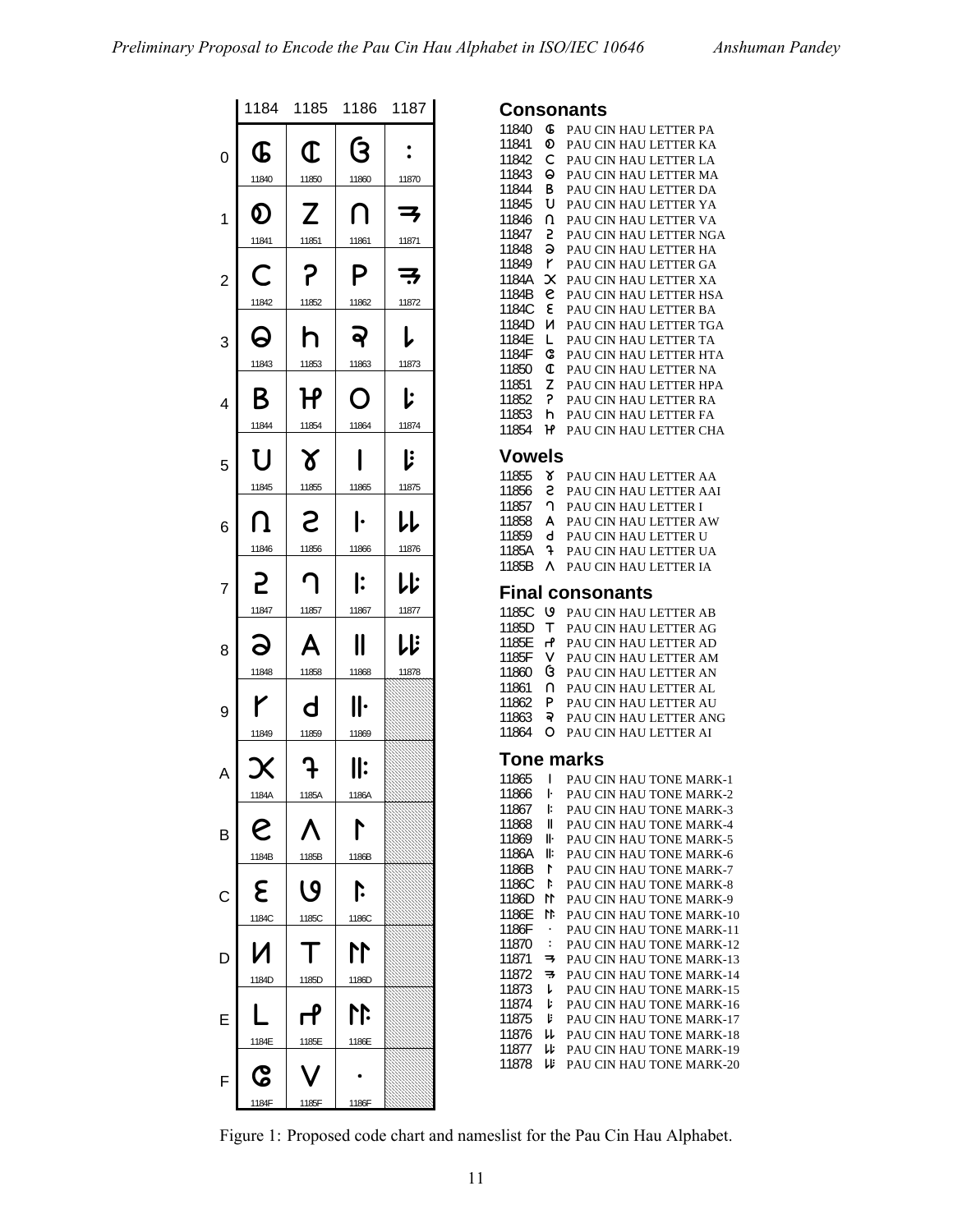|                 |                 |                     |    |         |                          |                  | iSce paragraph 1201. |                                                                      |                       |      |             |      |        |      |
|-----------------|-----------------|---------------------|----|---------|--------------------------|------------------|----------------------|----------------------------------------------------------------------|-----------------------|------|-------------|------|--------|------|
| G               |                 |                     |    |         | OCOBUDZƏ r XethL GOZPh H |                  |                      | paka la ma da ya va nga ha ga xa hsa be tga ta hta na hpa ra ta clia |                       |      |             |      |        |      |
| s<br>T<br>8     | 7               | Α<br>d              | ۹  | Λ       |                          |                  |                      | à ài i aw u ua ia                                                    |                       |      |             |      |        |      |
| Ù               | Ħ               | v<br>G              | n  | P<br>P  | $\circ$                  |                  |                      | ab ag ad am an al au ang ai                                          |                       |      |             |      |        |      |
| l               | ŀ               | ţ,                  |    | ff.     | 4                        | ü.               |                      |                                                                      |                       |      |             |      |        |      |
| t               | t,<br>$\bullet$ |                     |    | ٣       | Ħ                        |                  |                      |                                                                      | These are tonal signs |      |             |      |        |      |
| ţ.              | ŧ               | $\ddot{\cdot}$<br>¢ |    | 3<br>u, | ₩<br>u.                  | Ψ                |                      |                                                                      |                       |      |             |      |        |      |
|                 |                 |                     |    |         |                          |                  |                      |                                                                      |                       |      |             |      |        |      |
| Œč              | 33              | 61                  | ¢Α | G٥      | ቤዓ                       | Œ٨               |                      | pì                                                                   | rui                   | рi   | pay:        | pu   | pua    | ria  |
| Фï              | 98              | စ္ပက္               | ĐА | ød      | $\ddot{\mathbf{v}}$      | O٨               |                      | bà                                                                   | kai                   | ki   | kaw         | ku   | kua    | kia  |
| <b>CT</b>       | C2              | C٦                  | СA | Cd      | C9                       | C٨               |                      | Ŀ.                                                                   | iai                   | li   | law         | hı.  | lua    | lia  |
| 6ì.             | 93              | 91                  | 98 | ٥d      | 69                       | 6٨               |                      | mà                                                                   | mai                   | m.   | maw         | mu   | mua    | mia  |
| BY              | 58              | B٦                  | BΑ | Bd      | B9                       | B٨               |                      | dà                                                                   | dai                   | di   | daw         | đu   | dua    | dia  |
| ひば              | <b>DS</b>       | บา                  | UA | Ud      | U,                       | U٨               |                      | yà                                                                   | yas                   | yi   | yaw         | yu   | ym     | via  |
| $\Omega$        | n3              | ω۹                  | ٨A | Λd      | Λ۹                       | ΛĄ               |                      | và                                                                   | vai                   | ٧i   | vaw         | vu   | Viii   | via  |
| 58              | 55              | 29                  | 2Á | 59      | 56                       | 57               |                      | ngż                                                                  | ngai                  | ngi  | <b>DR1W</b> | ກຕູນ | 112110 | щек  |
| つく              | 56              | ಕ್                  | ЭA | əd      | 51                       | ā٨               |                      | hà                                                                   | hai                   | hi   | haw         | hu   | hua    | hia  |
| ٣š              | 12              | r۹                  | ٣A | rd      | 47                       | ۲۸               |                      | gà                                                                   | gui                   | gi   | gaw         | gц   | gna    | stia |
| $\propto$ ४     | 5×2             | つくり                 | ЖĂ | xd      | x٩                       | $\times \Lambda$ |                      | xì                                                                   | xai                   | xi   | XIW         | xu   | xua    | xia  |
| <b>QY</b>       | 59              | ديء                 | eA | e d     | e۹                       | e٨               |                      | hså                                                                  | hsai                  | hsi  | hsaw        | hsu  | hsua   | hsia |
| εı              | 53              | ٤٩                  | εA | εσ      | ٤٩                       | ٤٨               |                      | bà                                                                   | hai                   | bi   | baw.        | ы    | ៦ដោ    | bia  |
| ně              | иż              | N٩                  | ИA | Иq      | ИЯ                       | и٨               |                      | tra                                                                  | tgai                  | tçi  | heaw        | tgu  | tgua   | tgia |
| しと              | トン              | Ļ٩                  | LÀ | Ld      | L9                       | LΛ               |                      | tà                                                                   | tai                   | tí   | taw         | tu   | tua    | tia  |
| <b>CY</b>       | GS.             | ଟ୍ର                 | Ġ٨ | Gd      | G1                       | G٨               |                      | htà                                                                  | htai                  | hti  | htaw        | htu  | htua.  | htia |
| <b>CX</b>       | СZ              | ¢۹                  | ¢Ä | Φd      | ሮነ                       | ¢Λ               |                      | rå                                                                   | nai                   | ni   | naw         | nu   | nua    | nia  |
| zγ              | za              | 29                  | ZA | zd      | z٩                       | ZΛ               |                      | hpà                                                                  | hpai                  | hp   | hpaw        | hpu  | hpua   | hpia |
| 7X              | Pe              | pq                  | የአ | ?d      | 94                       | $P_{\Lambda}$    |                      | rà                                                                   | rai                   | ņ    | raw         | ru   | rua    | i Hi |
| $h\overline{g}$ | \$ń             | n۹                  | ኮል | hd      | h۹                       | ħ٨               |                      | tà.                                                                  | fai                   | Ĥ,   | faw         | fu   | fon    | fi.  |
| <b>WX</b>       | TP2.            | Υï                  | ዣአ | ٧d      | W٩                       | Y٨               |                      | chá                                                                  | chai                  | .chi | chaw        | chu  | chua   | chia |

Figure 2: The Pau Cin Hau Alphabet (from Bennison (1931), reprinted in Go (2008: 94)).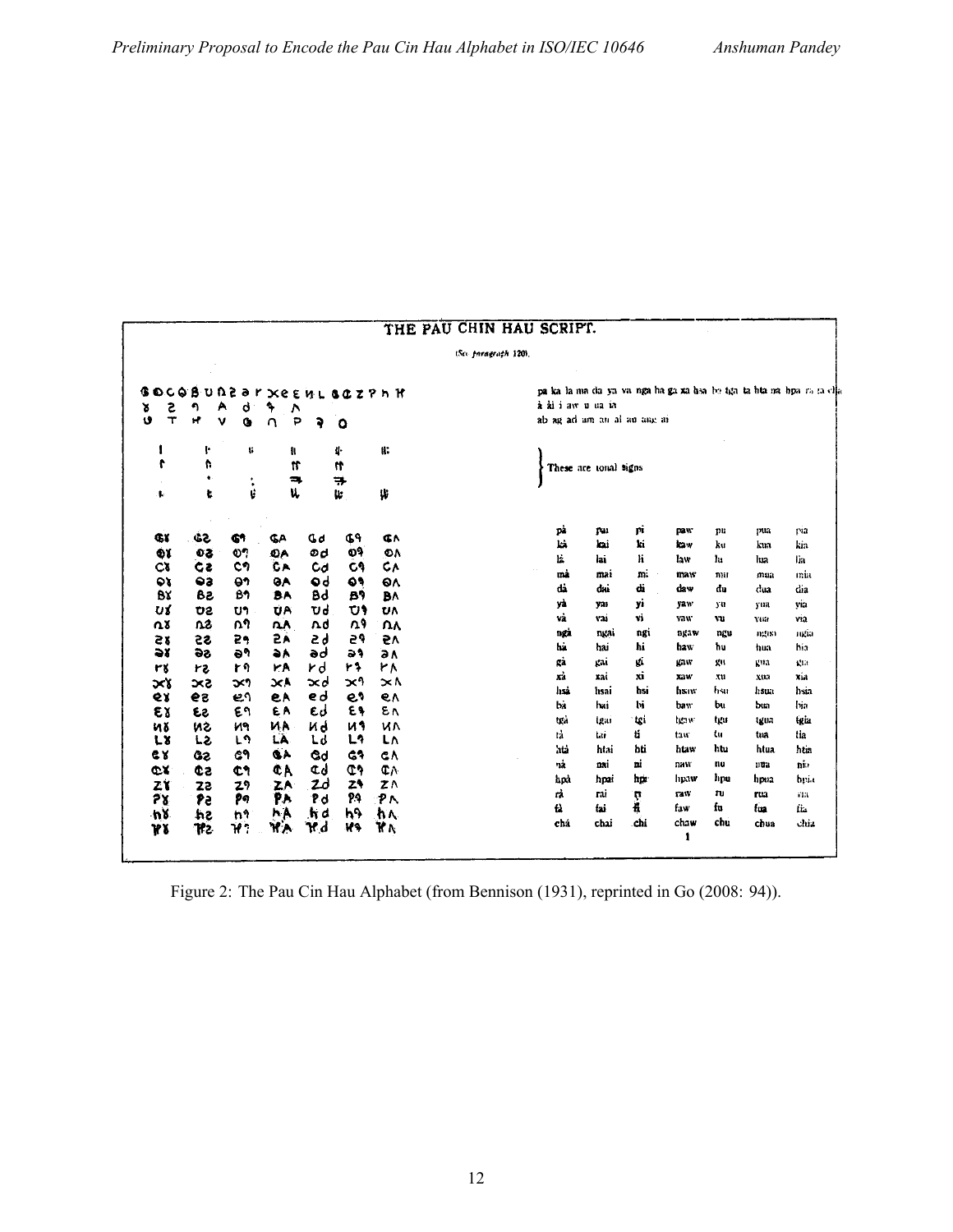|                               |                    |                        |                | The Pau Cin Hau Script:-      |          |           |                        |                |        |            |                               |        |                                      |  |
|-------------------------------|--------------------|------------------------|----------------|-------------------------------|----------|-----------|------------------------|----------------|--------|------------|-------------------------------|--------|--------------------------------------|--|
|                               |                    |                        |                |                               |          |           |                        |                |        |            |                               |        |                                      |  |
|                               |                    |                        |                |                               |          |           |                        |                |        |            |                               |        |                                      |  |
| pa                            | ka                 | la                     | ma             | da<br>ya                      | wa       |           | nga ha                 | 良雄             | Xа     | hsa        |                               |        |                                      |  |
| 6                             | $\circledcirc$     | с                      | $\Theta$       | B.<br>TJ.                     | n        | ê         | $\ddot{\circ}$         | 竿              | $\chi$ | e          |                               |        |                                      |  |
|                               |                    |                        |                |                               |          |           |                        |                |        |            |                               |        |                                      |  |
| ba                            | tjaa               | tá                     | litä<br>na.    | hpa                           | rá       | fa        | cha                    |                |        |            |                               |        |                                      |  |
| £                             | iA.                | 眉<br>$\mathbb{L}$      | $\overline{a}$ | $\mathbb{Z}$                  | P        | h         | Ħ                      |                |        |            |                               |        |                                      |  |
| $\mathbf{a}^{\dagger}$        | a'i                | ï<br>aw                | ü              | tia                           | ia       |           |                        |                |        |            |                               |        |                                      |  |
| r                             | $\tilde{z}$        | 引<br>A                 | $\overline{a}$ | 4                             | Ä        |           |                        |                |        |            |                               |        |                                      |  |
|                               |                    |                        |                |                               |          |           |                        |                |        |            |                               |        |                                      |  |
| -ab                           | ag                 | ad                     | 進官             | an                            | al       | au        | ang                    | 甜              |        |            |                               |        |                                      |  |
| 堚                             | Τ                  | Ħ                      | v              | G                             | $\Omega$ | p         | $\widehat{\mathbf{w}}$ | Ö              |        |            |                               |        |                                      |  |
|                               |                    |                        |                |                               |          |           |                        |                |        |            |                               |        |                                      |  |
|                               | Tonal signs:-      |                        |                | 15.                           | Ĥ,       |           | H                      | 业              |        | W.         |                               |        |                                      |  |
|                               |                    |                        |                | f.                            |          |           | 怈                      | Ħ.<br>栗        |        |            |                               |        |                                      |  |
|                               |                    |                        |                | b.                            | ŧ<br>ţ.  |           | 寧<br>$\mu$             | W              |        | pt.        |                               |        |                                      |  |
|                               |                    |                        |                |                               |          |           |                        |                |        |            |                               |        |                                      |  |
| DE GY                         | pai G <sub>2</sub> |                        | D.             | 61                            |          | DHW GA    |                        | pu dd          |        | pus        | 67                            | pia GA |                                      |  |
| ka" ©Y                        | kai 02             |                        | kı             | 27                            | kaw OA   |           |                        | ku @d          |        | kua @1     |                               | kia    | 6A                                   |  |
| $12^\circ$ CY                 | $\ln 62$           |                        | li.            | $C$ 1                         | law e A  |           |                        | ku cd          |        | lua        | 二子                            | lia.   | $C \Lambda$                          |  |
| $mn^2$ Can                    |                    | max@2                  | $mi$ $Q1$      |                               |          | maw a A   |                        | mu @d          |        | mua a7     |                               |        | max 0 A                              |  |
| da" gv                        | dai 62             |                        | di 81          |                               |          | daw BA    |                        | du Bd          |        | dua        | 0.7                           | dia    | 吕九                                   |  |
| ya' ur                        |                    | yai UZ                 | yi zun         |                               |          | YOW OA    |                        | yu vd          |        | yua        | 归货                            |        | yia u A                              |  |
| $va3 \n\cap T$                | vai n z            |                        | $vi$ $91$      |                               | Vaw O.A  |           |                        | vu rid         |        | vua        | $Q \rightarrow$               | via    | $Q$ $\Lambda$                        |  |
| m327                          |                    | ngai 22                | ngi 21         |                               |          | ngaw 2 A  |                        | ngu 2d         |        | ngua       | 27                            |        | ngia 2 A                             |  |
| $he'$ a c                     |                    | S 6 ind                | hi 29          |                               |          | haw 2A    |                        | hu ad          |        | hua        | 99                            | hia    | $\supseteq \lambda$                  |  |
| $gg'$ r $\gamma$              |                    | $g_{\rm III}$ $\tau$ 2 | gi             | 河内                            | gaw f A  |           |                        | $g$ u T $d$    |        | gua        | $\neg$ $\neg$                 |        | $\alpha$ $\alpha$ $\gamma$ $\Lambda$ |  |
| $xa'$ $Dxy$                   |                    | X31 252                | xi X?          |                               |          | Xaw X A   |                        | xu ≭ d         |        | $x$ ua     | X9                            | sia.   | XX                                   |  |
| hsa' e'r                      |                    | hsai e2                |                | hsi e1                        |          | hsaw CA   |                        | hsu ed         |        | hsua       | e <sub>2</sub>                | hsia   | eA                                   |  |
| ba Ev                         | bai                | 82                     |                | bi eg                         |          | baw E A   |                        | $bu \tA$       |        | bua        | 9.8                           | bia:   | $E \wedge$                           |  |
| tga <sup>r</sup><br><b>WY</b> |                    | tgai vi2               | tar            | 147                           |          | tgaw 14 A |                        | tgu ud         |        | tgua       | 119                           | tgia   | MA                                   |  |
| 18' LT                        | tar-               | 12                     | 石              | L9                            |          | taw LA    |                        | tu             | LQ     | <b>Baa</b> | $L$ <sup><math>4</math></sup> | tia:   | LA                                   |  |
| ha' e r                       |                    | htai c 2               |                | h h G                         |          | htaw GA   |                        | htu đ          |        | litua      | C <sub>1</sub>                | htia   | $Cn$ $A$                             |  |
| na'dr                         |                    | $nai \in 2$            |                | $\mathfrak{m}$ $\mathfrak{d}$ |          | haw EA    |                        | $mu \, \Omega$ |        | nua        | C <sub>9</sub>                | iila   | $Q$ $\Lambda$                        |  |
| $\ln' 2$                      |                    | S.X isot               |                | hpi 29                        | hpaw     | 2A        |                        | hpu 2d         |        | hpua       | 29                            | hpia   | 2 <sub>A</sub>                       |  |
| ra'Pv                         |                    |                        |                |                               | taw      | PA        |                        | FX1            | 9d     | nia        |                               | ria    | PA                                   |  |
|                               |                    | $run$ $PZ$             | T.             | 77                            | faw.     | h.A       |                        | fu             | hel    |            | $7+$<br>h <sub>2</sub>        |        |                                      |  |
| fa hr                         | fai                | hZ                     | fi             | $h_3$                         |          |           |                        |                |        | fua        | <b>ff9</b>                    | fin    | h A                                  |  |
| da' Hr                        |                    | chai 772               |                | chi 11                        |          | chaw NA   |                        | chia Ho        |        | chua       |                               | chia   | 书入                                   |  |

Figure 3: Characters of the Pau Cin Hau Alphabet (from "Pu Pau Cin Hau Lai": 4).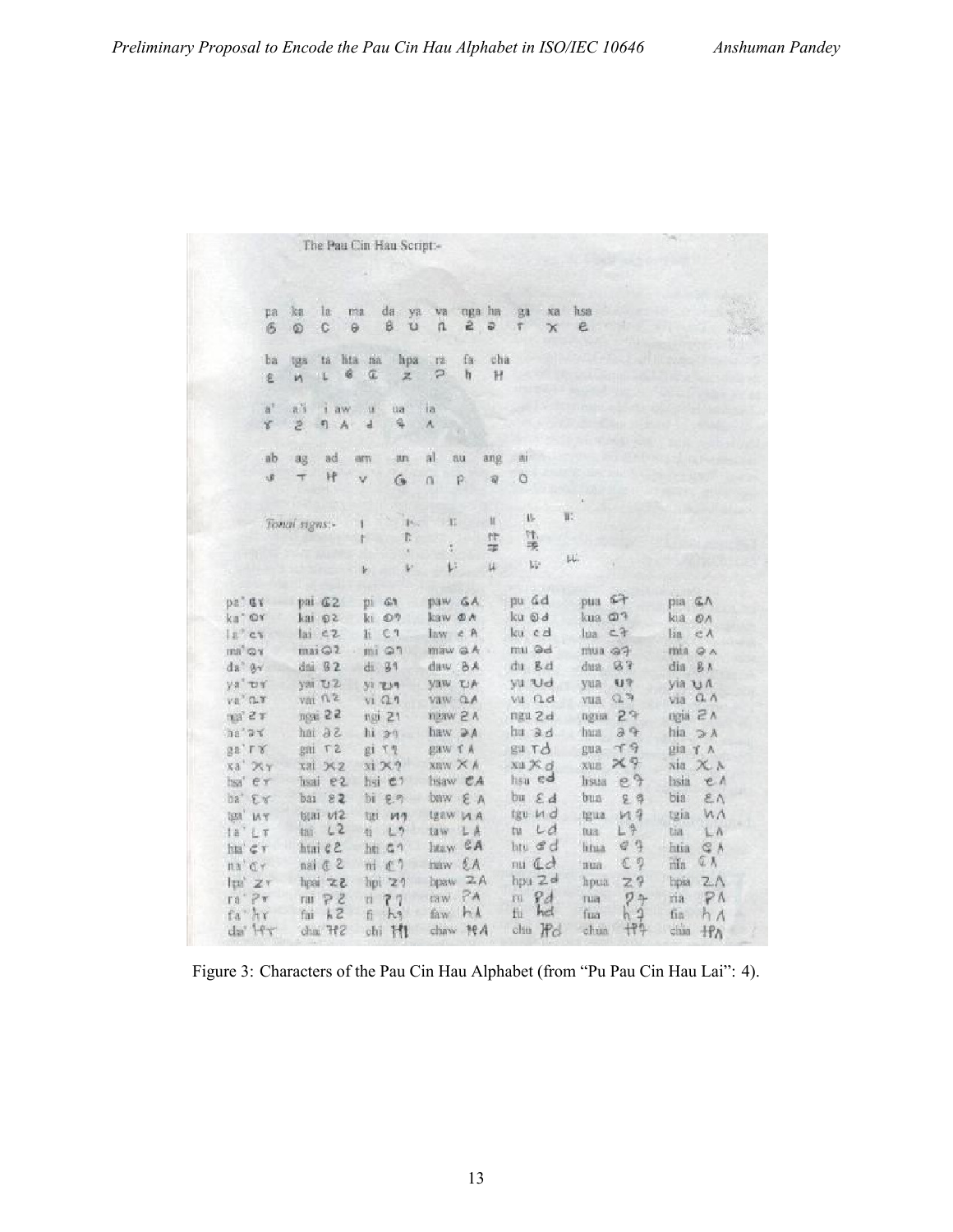ON MI CAPA ON STOI MIL  $3<sub>8</sub>$ LdRI WU otal eda- BAal noral  $B \cap n$  $6.4$  $630 -$ UADI 9G. CIQI. 9GA GIL EAGL EATI  $G^{\ast}X$ C'SI GOOF G'IL C'YO L'YTH 90. C'EI-**XE** IL Cdp. Onut CAPL C8 AVI. C81. DISPU GAGI EATI EY EATI CUI- LEPT GYOI GSL **CISP LAN CIN** La del d del ZAHI: 90H MARI 96. EATI CY CIL GAI. B971 SAIT. 25 SCANT GOT GUT LAF CEVE GOT UP CUT めりじ GES LAS IS OTHER COAL TO ONE  $18T190.8$ DEAL TIGHT LT 81: 274 OZON CEL 21. DBU MOL DO IFAG VO FINC 15J PED . 053  $C<sub>1</sub>$ . OVAI GUI NOT CUN CEVL OTL GUI **DAR 811**  $31.5451$ **SKAVI** Czal. not CAAL edal. 26. It adt cdal G201 901 BY ano anit. SCENE CET ZAGI CEI CAPE SCANE OTI LI 1931 kuma British and Foreign Bible Society te Thobilboa thu Pan Cin Hau lai tawh a khet uh

Figure 4: Excerpt of the "Sermon of the Mount" printed in the Pau Cin Hau Alphabet (from "Pu Pau Cin Hau Lai": 3).

 $L$ dal  $\gamma$ l  $\Theta$ dl  $\Gamma$ dl  $C$ API  $\Theta$ dl  $\Theta$  $\gamma C$ l  $M$ ul  $\gamma$   $\gamma$ [...]  $(X \cup Q_1)$   $Q_2$   $Q_3$   $Q_4$   $Q_5$   $Q_7$   $Q_8$   $Q_9$   $Q_1$   $Q_2$   $Q_1$   $Q_2$   $Q_3$   $Q_1$  $\overline{1}$   $\overline{1}$   $\overline{1}$   $\overline{1}$   $\overline{1}$   $\overline{1}$   $\overline{1}$   $\overline{1}$   $\overline{1}$   $\overline{1}$   $\overline{1}$   $\overline{1}$   $\overline{1}$   $\overline{1}$   $\overline{1}$   $\overline{1}$   $\overline{1}$   $\overline{1}$   $\overline{1}$   $\overline{1}$   $\overline{1}$   $\overline{1}$   $\overline{1}$   $\overline{1}$   $\overline{$  $[?]$  $dQ$ |:  $\chi$ |:  $\mathbb{C}$  $\chi$ |  $\mathbb{C}$  $\chi$ O|:  $\mathbb{C}$  $\chi$ |:  $\mathbb{C}$  $\chi$ |:  $\mathbb{C}$  $\chi$ |:  $\mathbb{C}$  $\chi$ |:  $\mathbb{C}$  $\chi$ |:  $\mathbb{C}$  $\chi$ |:  $\chi$ |:  $\chi$ |:  $\chi$ |:  $\chi$ |:  $\chi$ |:  $\chi$ |:  $\chi$ |:  $\chi$ |:  $\chi$ |:  $\chi$ |:  $\chi$ |:  $\chi$ | CXP XXHI XL Cda. ONVI CAPI CX AVI CXI. C. 21. C. 24. GVOM EVLI C. 2 EVLI C. 21. M. P. P. 201  $[?]$  $SO$   $ZAH$ :  $190$   $L$  $7$   $QY$   $d$   $QY$   $QY$   $LAY$   $LAY$ [?] . 25 ON: XAHI CN GYI LAI CYVI CN YI CYI  $LSTI$   $10.8I$ .  $QYE$   $LAV$   $YE$   $QYQI$ .  $CY1$   $10.01E$ 9531 JUN L7 81 9JL 0501 C51 81 980 JUI  $[?]$  OXI GdI X2U OX $[?]$  L2I XA7  $X[?]$  ƏAPI G $[...]$  $[?]$   $\Theta$ 83| C8| JUF C8 $[?]$  C5VL dTF C8L 0Vs 8| 8 C831 JUI CA31 Cd31 81 2A31 XdVI  $340$   $311$ .  $26$   $81$  CdI CdPI GSUI  $101$  B $8$ [...]  $X$  $Y$  $H$  $F$   $Q$  $Y$  $F$   $Q$  $Q$  $Q$   $Q$  $Y$  $F$   $Q$  $Q$  $F$   $Q$  $Q$  $G$  $G$   $Y$   $Q$  $H$  $F$   $Q$  $Y$  $F$   $L$  $L$  $L$  $L$ 

Figure 5: The Pau Cin Hau text from Figure 4 rendered in a digitized font. There may be errors in the transcription on account of the low resolution of the source image.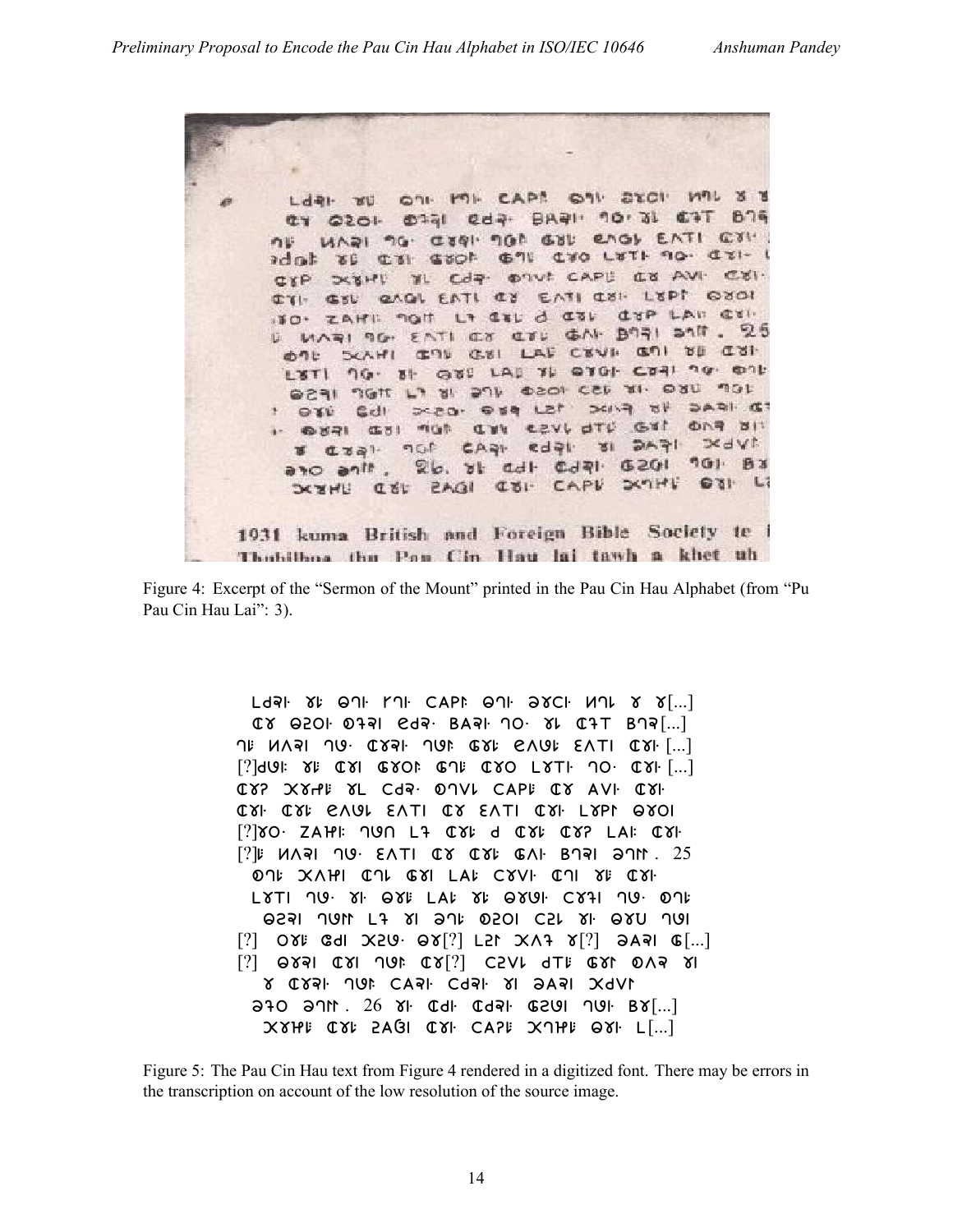$-5B$ C M Je 4  $R^2$  $\bigcap$ **B** S P H H H M YP  $\beta$  $30$   $R$   $0$   $H$   $C$   $M$   $L$   $R$   $B$   $H$ 3. De le  $\pi$   $\beta$   $\beta$  op  $\frac{c_0}{2}$   $\frac{d_0}{2}$   $\frac{d_1}{2}$   $\frac{d_2}{2}$  $2^{\circ}$  8 3 h M  $\prime\prime$  +0 4. M W I P 4 25 M W P I 31  $R^{\circ}$   $A$   $B$   $B$   $B$   $C$   $C$   $M$   $B$ r  $B$ REKT B V A V A Y 3 A  $\beta$  or  $\beta$  or  $\beta$  wr  $\zeta$   $\gamma$ 

Figure 6: A page from a Laipian recitation text written in the logographic script of Pau Cin Hau. Courtesy of Christopher Button.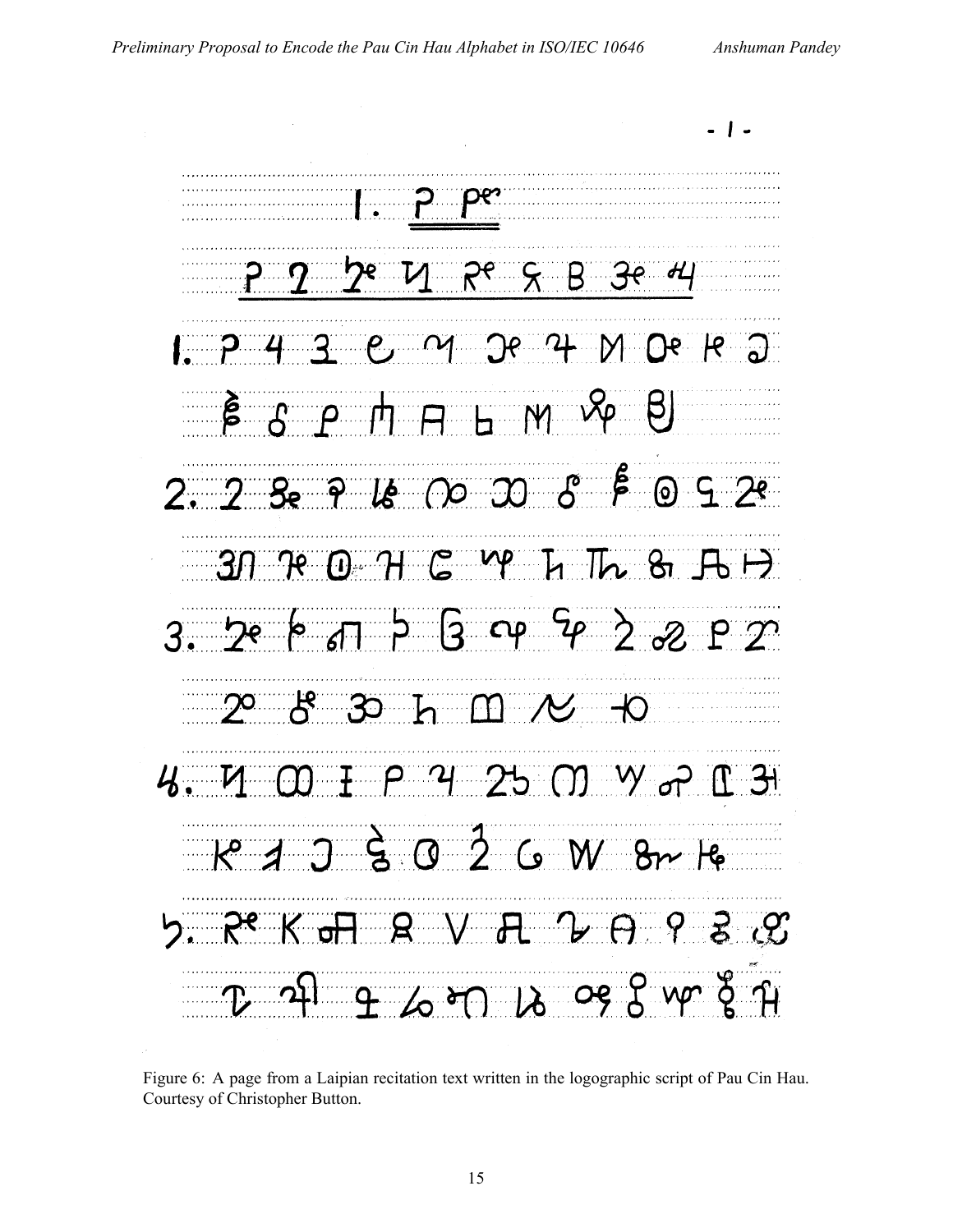| <b>ISO/IEC JTC 1/SC 2/WG 2</b><br>PROPOSAL SUMMARY FORM TO ACCOMPANY SUBMISSIONS<br>FOR ADDITIONS TO THE REPERTOIRE OF ISO/IEC 10646 <sup>1</sup><br>Please fill all the sections A, B and C below.<br>Please read Principles and Procedures Document (P & P) from http://www.dkuug.dk/JTC1/SC2/WG2/docs/principles.html for<br>guidelines and details before filling this form.                                                                                                                                                                                                                                                                                                                                                                                                                                                                                                                                                                                                       |  |  |
|----------------------------------------------------------------------------------------------------------------------------------------------------------------------------------------------------------------------------------------------------------------------------------------------------------------------------------------------------------------------------------------------------------------------------------------------------------------------------------------------------------------------------------------------------------------------------------------------------------------------------------------------------------------------------------------------------------------------------------------------------------------------------------------------------------------------------------------------------------------------------------------------------------------------------------------------------------------------------------------|--|--|
| Please ensure you are using the latest Form from http://www.dkuug.dk/JTC1/SC2/WG2/docs/summaryform.html.<br>See also http://www.dkuug.dk/JTC1/SC2/WG2/docs/roadmaps.html for latest Roadmaps.                                                                                                                                                                                                                                                                                                                                                                                                                                                                                                                                                                                                                                                                                                                                                                                          |  |  |
| A. Administrative                                                                                                                                                                                                                                                                                                                                                                                                                                                                                                                                                                                                                                                                                                                                                                                                                                                                                                                                                                      |  |  |
| $1.$ Title:<br>Preliminary Proposal to Encode the Pau Cin Hau Alphabet in ISO/IEC 10646<br>2. Requester's name: Script Encoding Initiative (SEI) / Anshuman Pandey <pandey @umich.edu=""><br/>3. Requester type (Member body/Liaison/Individual contribution):<br/>Liaison contribution<br/>4. Submission date:<br/><math>2010 - 10 - 27</math><br/>5. Requester's reference (if applicable):<br/>6. Choose one of the following:<br/>This is a complete proposal:<br/>(or) More information will be provided later:<br/>Yes</pandey>                                                                                                                                                                                                                                                                                                                                                                                                                                                  |  |  |
| <b>B. Technical - General</b>                                                                                                                                                                                                                                                                                                                                                                                                                                                                                                                                                                                                                                                                                                                                                                                                                                                                                                                                                          |  |  |
| 1. Choose one of the following:<br>a. This proposal is for a new script (set of characters):<br>Yes<br>Pau Cin Hau Alphabet<br>Proposed name of script:<br>.<br>b. The proposal is for addition of character(s) to an existing block:<br>Name of the existing block:<br>2. Number of characters in proposal:<br>57                                                                                                                                                                                                                                                                                                                                                                                                                                                                                                                                                                                                                                                                     |  |  |
| 3. Proposed category (select one from below - see section 2.2 of P&P document):<br>B.1-Specialized (small collection) X B.2-Specialized (large collection)<br>A-Contemporary<br>E-Minor extinct<br>C-Major extinct<br>D-Attested extinct<br>G-Obscure or questionable usage symbols<br>F-Archaic Hieroglyphic or Ideographic                                                                                                                                                                                                                                                                                                                                                                                                                                                                                                                                                                                                                                                           |  |  |
| 4. Is a repertoire including character names provided?<br><b>Yes</b><br>a. If YES, are the names in accordance with the "character naming guidelines"<br>in Annex L of P&P document?<br>Yes<br>b. Are the character shapes attached in a legible form suitable for review?<br><b>Yes</b><br>5. Fonts related:                                                                                                                                                                                                                                                                                                                                                                                                                                                                                                                                                                                                                                                                          |  |  |
| a. Who will provide the appropriate computerized font to the Project Editor of 10646 for publishing the<br>standard?                                                                                                                                                                                                                                                                                                                                                                                                                                                                                                                                                                                                                                                                                                                                                                                                                                                                   |  |  |
| Anshuman Pandey, author of the proposal<br>b. Identify the party granting a license for use of the font by the editors (include address, e-mail, ftp-site, etc.):<br>Anshuman Pandey <pandey@umich.edu><br/><u> 1989 - Johann Hermann Stoff, deutscher Stoff</u></pandey@umich.edu>                                                                                                                                                                                                                                                                                                                                                                                                                                                                                                                                                                                                                                                                                                    |  |  |
| 6. References:<br>a. Are references (to other character sets, dictionaries, descriptive texts etc.) provided?<br>Yes<br>b. Are published examples of use (such as samples from newspapers, magazines, or other sources)<br>of proposed characters attached?<br>Yes                                                                                                                                                                                                                                                                                                                                                                                                                                                                                                                                                                                                                                                                                                                     |  |  |
| 7. Special encoding issues:<br>Does the proposal address other aspects of character data processing (if applicable) such as input,<br>presentation, sorting, searching, indexing, transliteration etc. (if yes please enclose information)?<br>Yes,<br>see proposal for additional details                                                                                                                                                                                                                                                                                                                                                                                                                                                                                                                                                                                                                                                                                             |  |  |
| 8. Additional Information:<br>Submitters are invited to provide any additional information about Properties of the proposed Character(s) or Script<br>that will assist in correct understanding of and correct linguistic processing of the proposed character(s) or script.<br>Examples of such properties are: Casing information, Numeric information, Currency information, Display behaviour<br>information such as line breaks, widths etc., Combining behaviour, Spacing behaviour, Directional behaviour, Default<br>Collation behaviour, relevance in Mark Up contexts, Compatibility equivalence and other Unicode normalization<br>related information. See the Unicode standard at http://www.unicode.org for such information on other scripts. Also<br>see http://www.unicode.org/Public/UNIDATA/UCD.html and associated Unicode Technical Reports for information<br>needed for consideration by the Unicode Technical Committee for inclusion in the Unicode Standard. |  |  |

 1 Form number: N3702-F (Original 1994-10-14; Revised 1995-01, 1995-04, 1996-04, 1996-08, 1999-03, 2001-05, 2001-09, 2003-11, 2005-01, 2005-09, 2005-10, 2007-03, 2008-05, 2009-11)